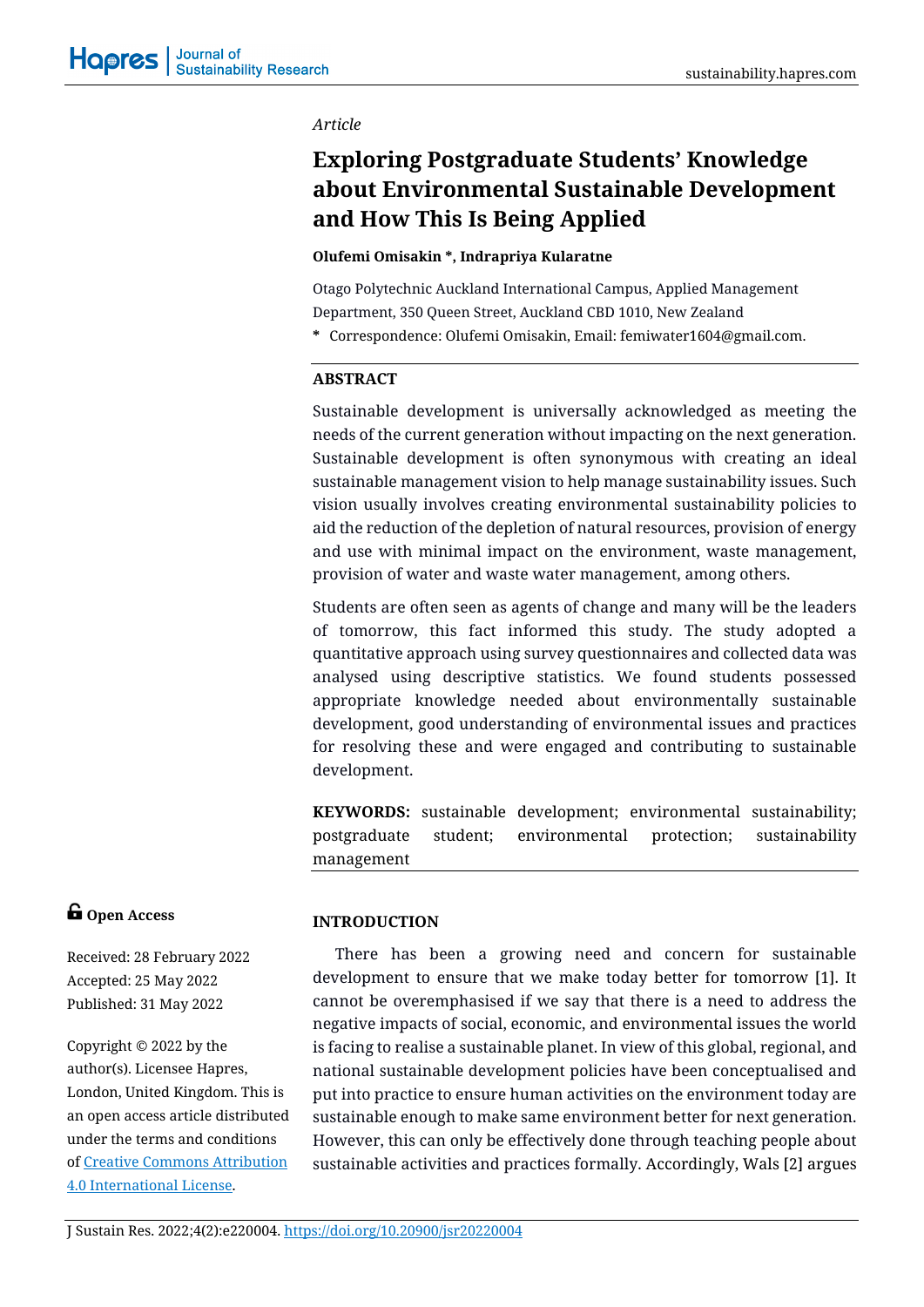that educating people on sustainable practices can serve as one of the panaceas to the concurrent issues facing sustainability. According to [3] higher education institutions are in a better position to educate their students on the expected sustainable practices and skills needed to make them capable and competent of living a sustainable life.

Religion and culture could influence peoples' perceptions and attitudes towards environmental sustainability [4]. However, we are of the opinion that education could be used to play a key transformational role in cultivating a positive cultural change towards sustainable living. Because of the need to educate and realise sustainable development, the United Nations Educational, Scientific and Cultural Organisation [5] called for Education for Sustainable Development to enable people to obtain knowledge, skills, attitudes, and values towards a sustainable world. Barth et al., [6] suggested that higher institutions globally should include sustainability education in their curriculums. However, Uitto and Saloranta [7] argues that the multi-dimensional status of sustainability could constitute a problem regarding teaching and implementing them in the curriculum. However, Baniasadi et al., [8] suggested that only by engaging in education on environmental, social, and economic issues would help determine a better future of the world and its sustainable development.

This study, with 196 participants, examines knowledge acquired by postgraduate students and their understanding of environmental sustainable development, and the application of the same in addressing sustainability issues. This study also examine the environmental issues the participants are aware of and their contribution towards sustainability and environmental sustainable development.

### **LITERATURE REVIEW**

The World Commission on Environment and Development (WCED) set up in 1983 [9], published its report titled "Our Common Future" [10]. The report is otherwise referred to as the "Brundtland Report" [10]. The report evaluated global environmental problems and found that the majority of problems were caused by massive poverty in the southern hemisphere and non-sustainable consumption and production patterns in the northern hemisphere. This situation called for a strategy to balance socioeconomy and environmental development therefore, the concept of sustainable development was adopted. The report argues that sustainable development occurs when humankind makes development sustainable to meet the needs of the present without compromising the ability of future generations to meet their own needs [10]. Similarly, Salonen and Tast [11] describe sustainable development as a process of creating capacities and opportunities for people to make this generation better for generations coming behind.

In view of the importance of sustainable development and the need to make today better for tomorrow, the Sustainable Development Education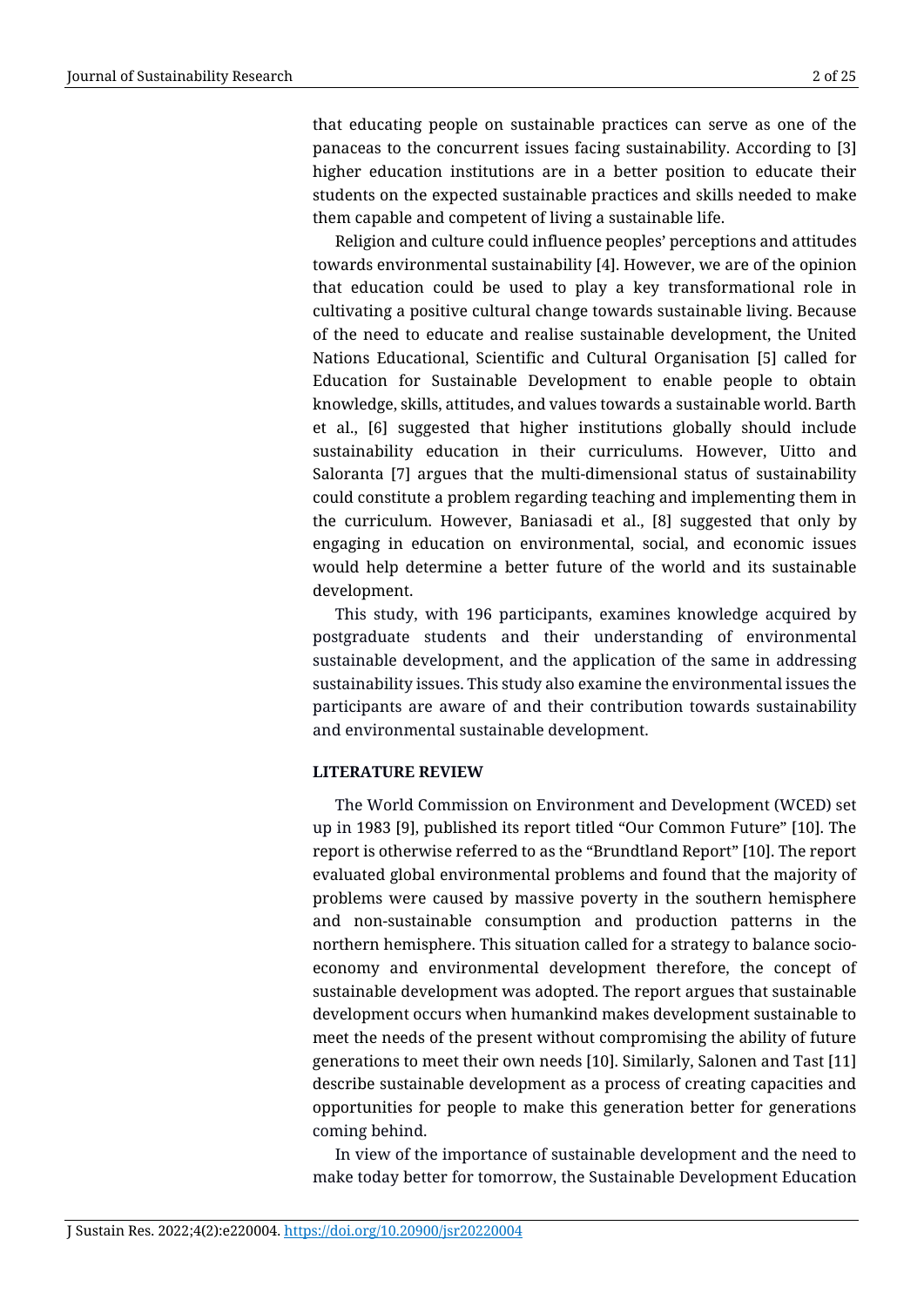(SDE) Panel was inaugurated by the government in the United Kingdom (UK) [12]. To attain appropriate and universally acceptable meaning to SDE, the panel suggests that SDE should be engaging in learning activities needed to improve and maintain human quality of life today and for generations to come. It iproposes that individuals, groups, businesses, governments acquire knowledge on how to live and act sustainably, understanding how to participate, and help resolve environmental, social, and economic issues within and outside the immediate environment [12]. Acquiring appropriate and needed knowledge and putting same into practice will help create better world to live in the next century. However, the panel finally define SDE as 'Education for sustainable development' that enables people to develop the knowledge, values, and skills to participate in decisions about the way they do things individually and collectively, both locally and globally, that will improve the quality of life now without damaging the planet for the future [12].

This study suggests that SDE is about equipping individuals, communities, groups, businesses, and government to live and act sustainably; as well as giving them an understanding of the environmental, social, and economic issues involved. It is about preparing for the world we will live in the next century.

With the first global launch the United Nations declared 2005-2014 as the Decade of Education for Sustainable Development (DESD) [5]. It marked the beginning of harnessing and emphasising the importance of their initiatives to all concerned about education, the natural environment, and the well-being of future generations. The DESD was meant to marshal the educational resources to enhance and create a more sustainable future. To achieve the desired impact, sustainable agriculture and forestry, research and technology transfer, finance, sustainable production, and consumption would need to be included. The DESD report recognised education as one of the pathways to realising global sustainable development. However, this study argues that education alone cannot achieve the expected sustainable future but agrees that without education and learning in sustainable development it will be difficult to attain the global sustainable development goal.

In view of the importance and the need for attaining a sustainable environment, UNESCO [5] suggested that Education for Sustainable Development (ESD) should support people to acquire the knowledge, skills, attitudes, and values necessary to shape a better sustainable future; ESD should include issues of climate change, disaster risk reduction, biodiversity, poverty reduction, and sustainable consumption; the teaching and learning relationship should be motivational enough to enable students to develop positive sustainable behaviours to engage in sustainable development. Similarly, the Council of the European Union [13] suggested that without ESD it would be difficult to achieve a sustainable environment. The Council suggested that ESD is not only needed at all levels of formal education and training but also non-formal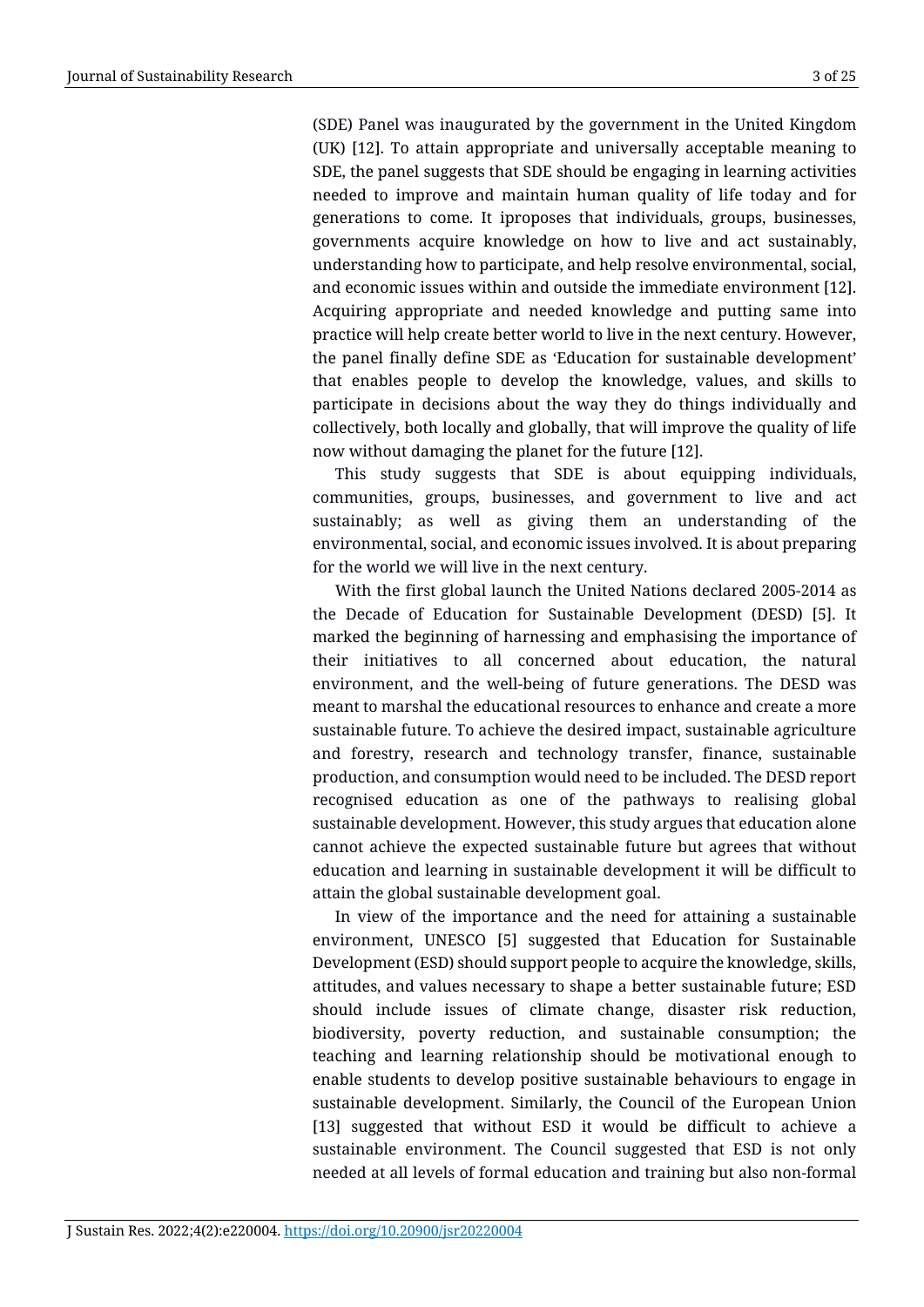generation.

and informal learning. Similarly, the Sustainable Development Education Panel Report [12] did not emphasise that ESD should be facilitated through levels of formal education and training only. However, it describes ESD as the acquisition of learning needed to ensure and promote a sustainable environment to enhance the quality of life of this generation and generations to come [12]. Engaging in ESD, people will develop knowledge, values, and skills to enable them to make decisions individually and collectively on local and global issues concerning improving quality of life and sustainability without damaging the environment for the next

According to United Nations Committees on Education Development [14], education for sustainable development should focus on ensuring the younger generation of today becoming responsible citizens of tomorrow capable of making a better environment in the future. Accordingly, de Haan [15] argues that in a democratic society, students are given opportunities to shape their country's sustainable future based on concept of sustainable development. Contrary to this, we are of the opinion that whether a country is democratic or totalitarian/despotic it will require the involvement of graduates in the development of sustainability policies and application of same to improve and make the environment safer. Graduates are in a better position to manage sustainable development having acquired the knowledge required to manage the environment to achieve better sustainable outcomes. Above all, we are of the opinion that students of today become the leaders of tomorrow irrespective of where they reside, either in the city or village or within a democratic or totalitarian society.

Economic activities, development, and modernisation have resulted in environmental degradation such as water pollution, air pollution and depletion of natural resources [16]. Reversing this trend will require positive environmental management through ESD to create a generation with the knowledge and skills required to enhance sustainable practices [17].

Studies had been carried out to examine the implications of students' knowledge about sustainability development [18,19]. According to Rahman et al., [19] acquisition of sustainability knowledge by students help them to create a positive sustainable behaviour willingness to have long-term impacts on sustainable development. Human ecology plays a role in people's thoughts about sustainability; social and cultural background influences their approaches to sustainability. Providing sustainable education to individuals, and or groups will help create a positive view in attitude and behaviour toward sustainability.

Orme and Dooris [18] argue that it is more appropriate for higher education institutions to integrate health-related work under the umbrella of sustainability. We argue that higher education institutions should integrate health-related educational activities into their sustainability development (curriculum) education. Adopting such will create a healthy higher educational institution approach to proposing a significant and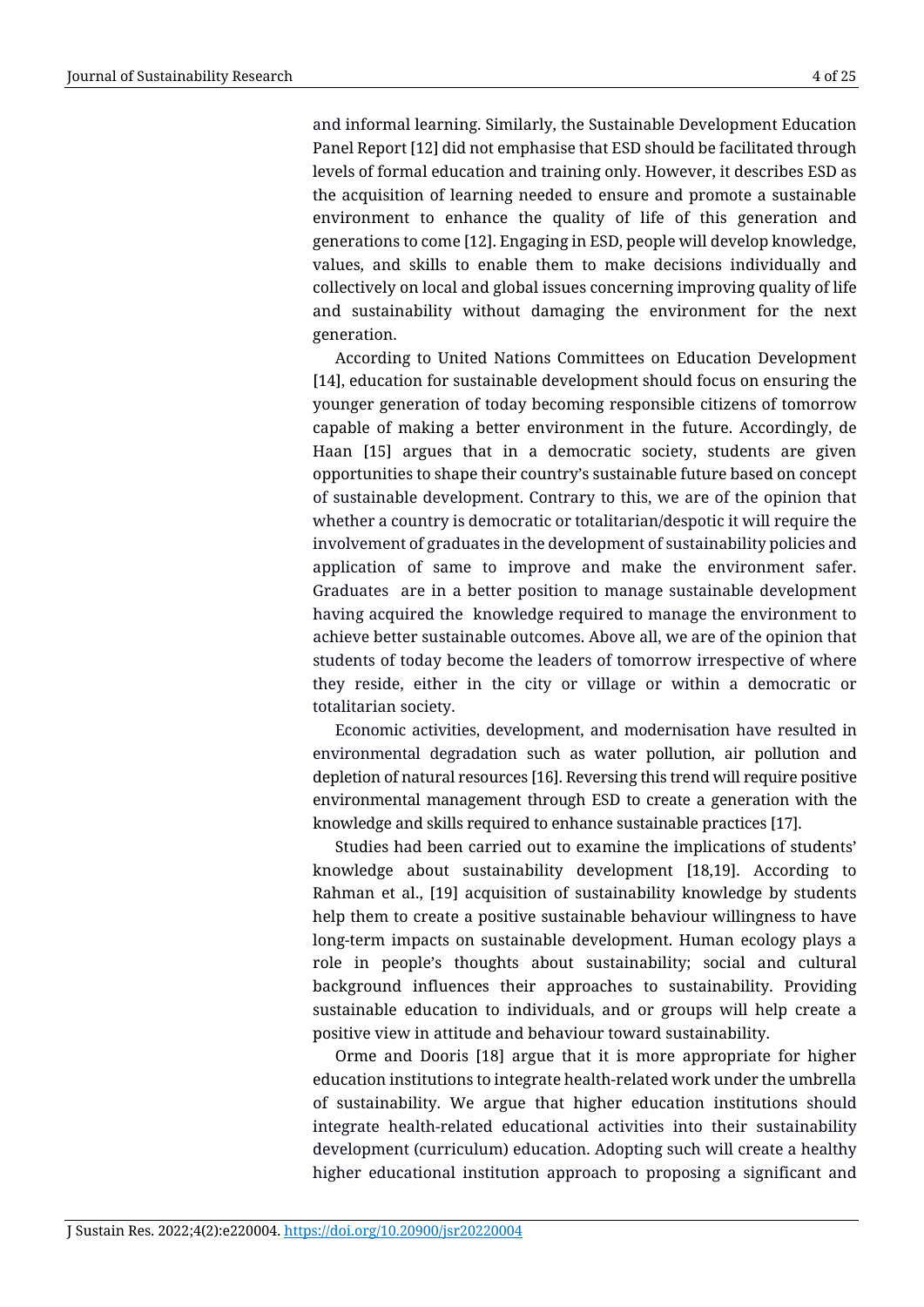appropriate mechanism for enabling synergy between public health and sustainable development. Adopting health-related educational activities will help create a healthy and sustainable working, learning, and living environment for the institution as a community and wider society at large.

Examining how graduate economics students' sustainability knowledge reflected on their sustainability developments, practices, and personal lifestyles [20] found that because they were educated on sustainability they were seriously concerned about the sustainability of water and its wastage, the need to save energy but more concerned about appropriate waste disposal management. However, participants' lifestyles did not seriously reflect their concerns about sustainability, though they were keen to learn more about sustainability [20]. Kimanzi [20] recommended the need for higher education institutions to develop curriculum on educating students on the importance of sustainable practice and development. Contrary to this, [21] argues that to realise effective and needed change in sustainable practices and behaviour teachers need to change from their transmissive teaching models to transformative learning models. Similarly, [22] suggested the need for teachers to advance students with every facet of new knowledge needed to understand and appreciate sustainable development. Wals [2] stresses the importance of teachers engaging in transformational teaching to enhance transformational learning. This teaching-learning relationship should not only be knowledge acquisition but should also focus on engaging students in the act of sustainability practices. However, Dannenberg and Grapentin [23] concluded that while positive sustainable knowledge and behaviour toward sustainable practices may enhance sustainable development they emphasised that capacity for critical thinking, reflexivity, and transformation is paramount to enhancing sustainable environmental development.

While this study has discussed, evaluated, and critiqued knowledge of education for sustainable development, we concluded that irrespective of peoples' level of education, religious faith plays some role in peoples' attitudes towards sustainable practice especially ensuring a sustainable environment. According to Hope and Jones [4], religious beliefs and values influence peoples' perceptions and attitudes towards environmental sustainability. Hope and Jones [4] suggest that both Christians and Muslims have low perceptions of the urgency associated with environmental issues because they believe in the afterlife and divine intervention. Because of a lack of belief in the afterlife and divine intervention, secular participants were more concerned about environmental issues and the need for humans to be more responsible and active about environmental sustainable development [4].

Though existing research has greatly contributed to sustainable education and its implications on global sustainability [5,18,19,22,24]. These studies have neither highlighted nor discussed knowledge of postgraduate students' education for sustainable development and how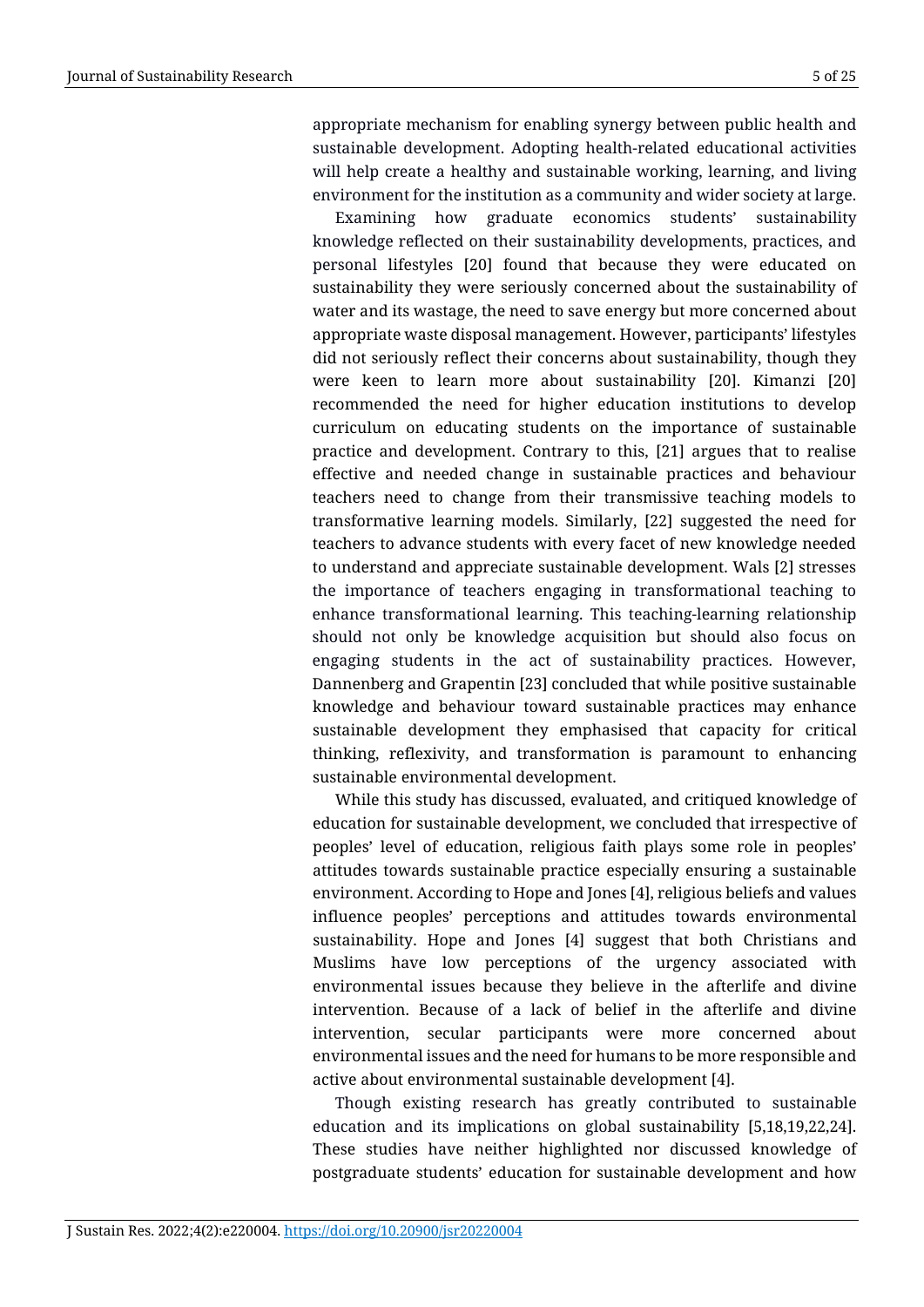such knowledge is applied. To bridge the gap in the literature and to add to existing knowledge, this study explores the understanding of postgraduate students' knowledge about environmental sustainable development and how such knowledge is being applied. In view of the above discussion, the following research questions were formulated:

*A. What are the current postgraduate students' understanding of environmental sustainability and how they apply these understandings? B. What environmental issues are postgraduate students aware of? C. How do postgraduate students contribute to practice sustainability and sustainable development?*

### **Methodology**

This study adopted quantitative research methods to represent quantifying data collected, utilisation, and analysis of the data. It used SPSS statistical analytical techniques to answer the study's research questions such as what, who, how [25]. We adopted quantitative research method to emphasises independent of the researchers from the research. The object being researched in this study is independent from the investigator. This is one of the guiding theories of quantitative research and was applied prior to research findings. Struwig [26] argues that quantitative data should be objective, precise, and reliable.

### **Research Design**

Research design could be described as processes undertaken by the researcher to articulate what data will be required in the study, what methods will be used to collect the data required, and what analytical method will be used to analyse the data collected [27]. All these constitute a framework created by the researcher seeking answers to the research questions and to resolve the research problem [28]. Research design could also be referred to as a coordinated strategy used by the researcher to integrate major components of the research about answering the research questions and resolving research problem [27].

This study uses a descriptive research design because it helped to provide answers to the study's research questions of what is going on? And how it is going associating with the study's research problem. It also helped to obtain data concerning the current understanding of the study's phenomena, describing what exists and how it exists regarding variables in the study. It also presents us the opportunity to present the study's results in texts, drawings, tables, graphs, statistical notions [29]. However, Zikmund [30] argues that descriptive research is mostly used to describe the characteristics of a population or phenomenon.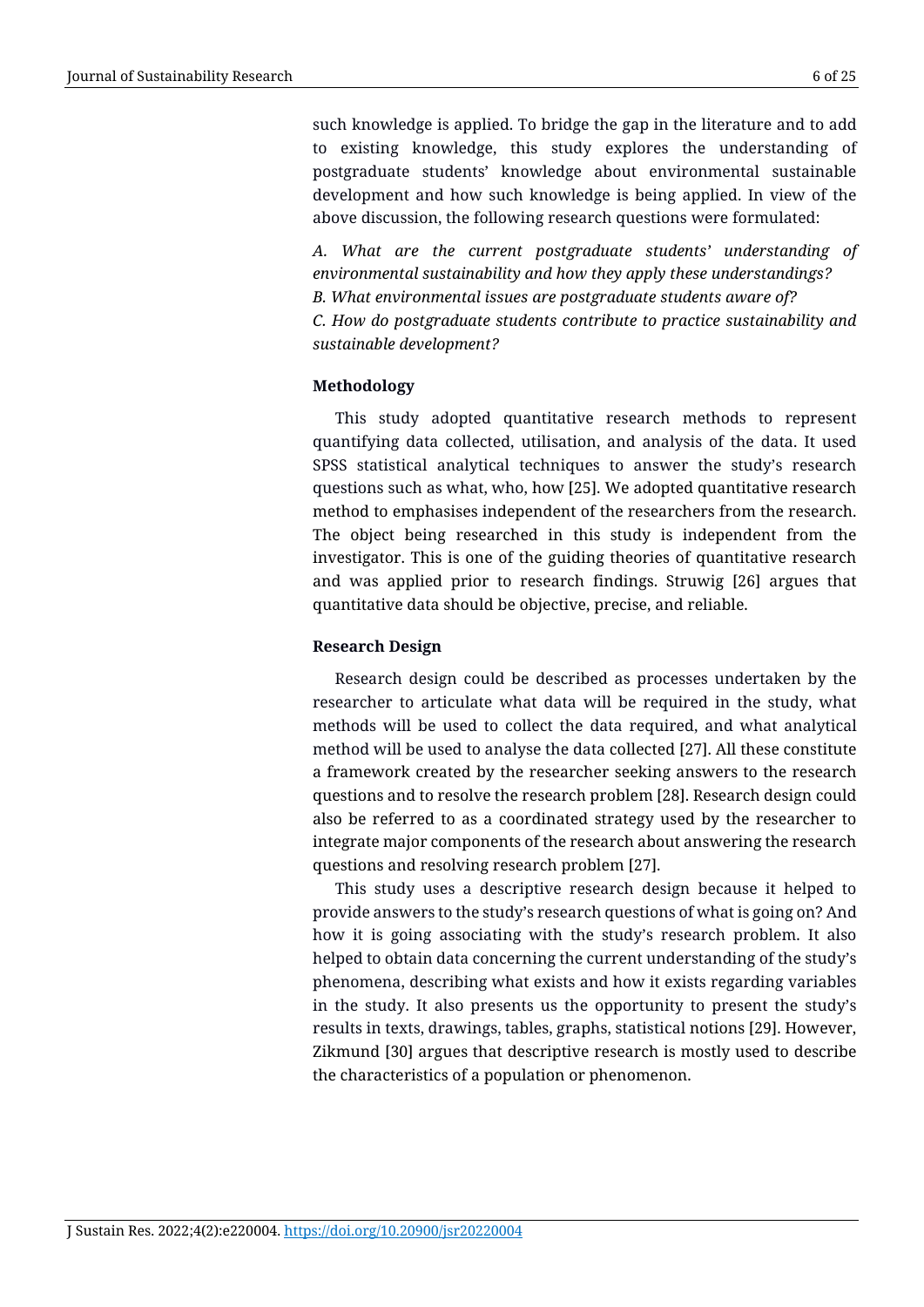### **Population and Sample**

According to Banerjee and Chaudhury [31] research population constitutes a set of people with common or a set of defined characteristics, while a sample is referred to as a subgroup of the population. The population of this study is all postgraduate students in New Zealand however the target population is postgraduate students from three universities, three polytechnics and five colleges running postgraduate courses in Auckland.

The study adopted a convenience sample of postgraduate students from tertiary institutions. According to Saunders et al., [32], convenience sampling is a non-probability sampling method that collects data from a population that is convenient. However, sampling method was the best for this study to access and collect data easily, and for time and cost-saving. Using this provided the study with valuable information to answer the research question needed to resolve the research problem.

Participants were invited to take part in the study through email, a network of postgraduate students, and other lecturers' contacts. The same channels were used for the return of the completed survey. Participation was voluntary, the study adopted a 5 Likert scale as the survey instrument to collect data needed from the participants. Participants were asked 34 survey questions categorised into the following: knowledge on sustainability; knowledge on current environmental issues; sustainable practices. Descriptive statistics using frequencies means, and standard deviations were used to analyse data collected from 196 participants. However, ethics approval for data collection was issued by Otago Polytechnic dated 3 February 2020 with reference number: AIC40.

### **Theoratical and Conceptual Framework**

This section provides a platform for discussing and explaining the related theories to the study and to further establish the need for the research study. According to Swanson and Chermack [33], theory is built on adopted established principles relative to the natural world. Theories could originate from consistent testing and observations carried out with established facts, predictions, and assumptions with societal acceptance. However, and in most cases, theories consist of concepts and principles. Writing academic research, researchers are expected to establish their conceptual framework explaining how the research study was investigated. Although the conceptual framework is used to identify and illustrate the interaction between the dependent and independent variable in a research study as shown in Figure 1 below, it is expected to be linked to a theory because concept is part of theory build-up [34]. Theory could be used to understand behaviours, events, or situations because it defines concepts, proposes how events or situations could be predicted or explained and establishes a relationship between and among variables [35].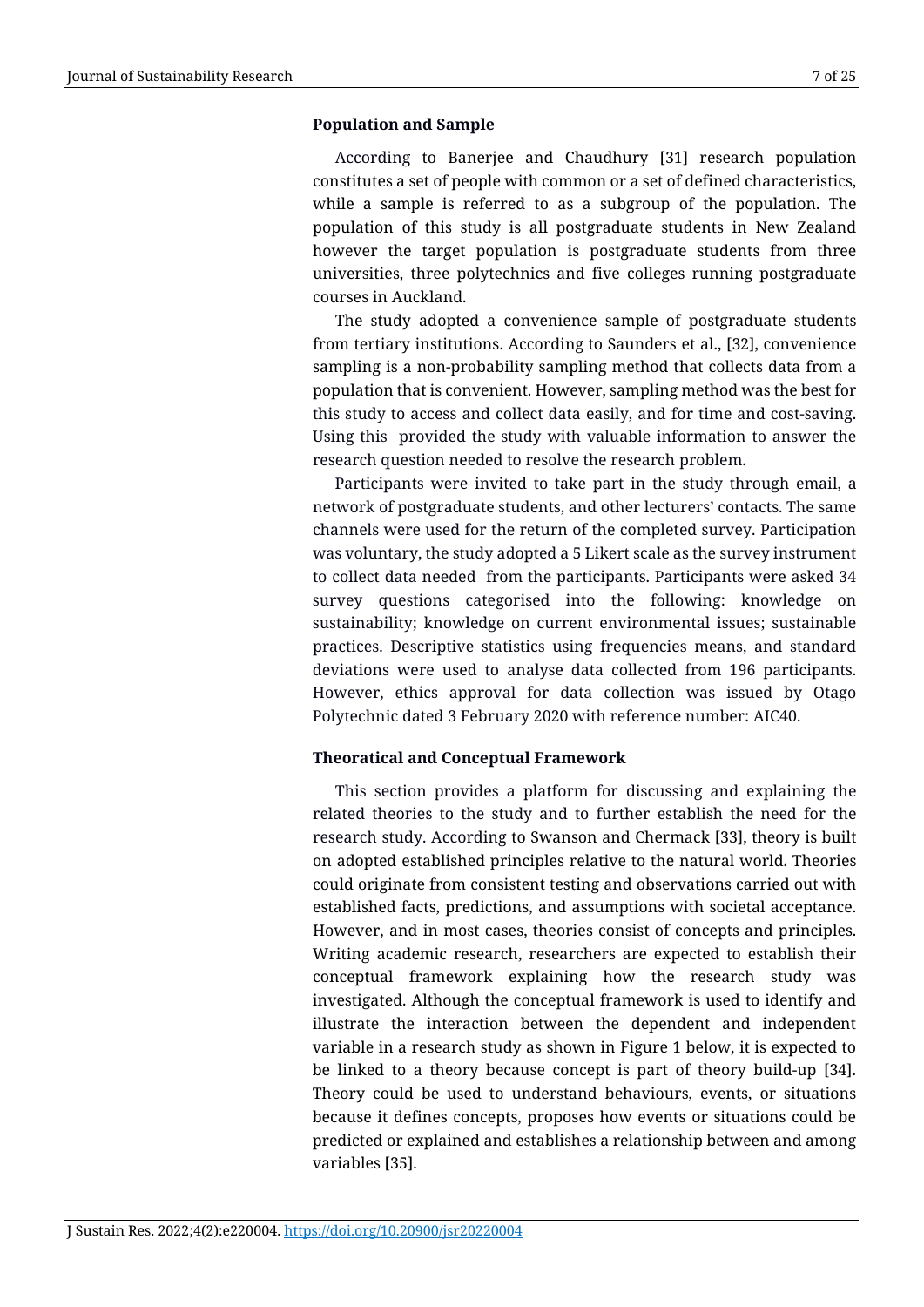

**Figure 1.** Behavioural change model, adopted and modified from Hungerford and Volk [36].

To properly explore the understanding of postgraduate students' knowledge about environmental sustainable development and how this is being applied, this study applied the following theories and models: primitive model [37], behavioural model (Hines et al., [38]), planned behaviour theory (Ajzen and Fishbein [39]).

**Primitive models:** This model emphasises the need to educate society on associated environmental and ecological issues as a panacea to changing human behaviour toward sustainable environmental practice [37]. This model related to this study because all participants were postgraduate students, and they were thought to possess basic knowledge of sustainable environmental responsibilities.Therefore, we are of the opinion that acquiring the needed environmental sustainable development will improve their approach toward environmentally responsible behaviour.

**Behavioural change model:** This model has linkages to the primitive model with the understanding that if people in societies are better educated on the environmental problems and the processes of resolving them, people will be environmentally responsible [39]. Therefore, we are of the opinion that acquisition of environmental sustainability knowledge by postgraduate students would have a linkage to their attitudinal behaviour towards environmental sustainability practices.

**Planned behaviour theory (PBT):** According to Ajzen [39] PBT is determined by people's intent to act and unbiased situational factors as determinants to their sustainable environmental behaviour. PBT is associated with the **Theory of Reasoned Action** which assumes that human acts are based on belief, consequences, and expectations [40]. This theory is applied to the study to establish the connection between the postgraduate student's knowledge of environmental management acquired leading to an attitudinal and behavioural change to environmental sustainability management practices.

Figure 2 below represents the relationship between postgraduate students' knowledge of environmental sustainability, environmental issues postgraduate students are aware of, their participation in environmental sustainability practices. Positive involvement and practice by postgraduate students the three components of this conceptual framework is expected to result to sustainable environment.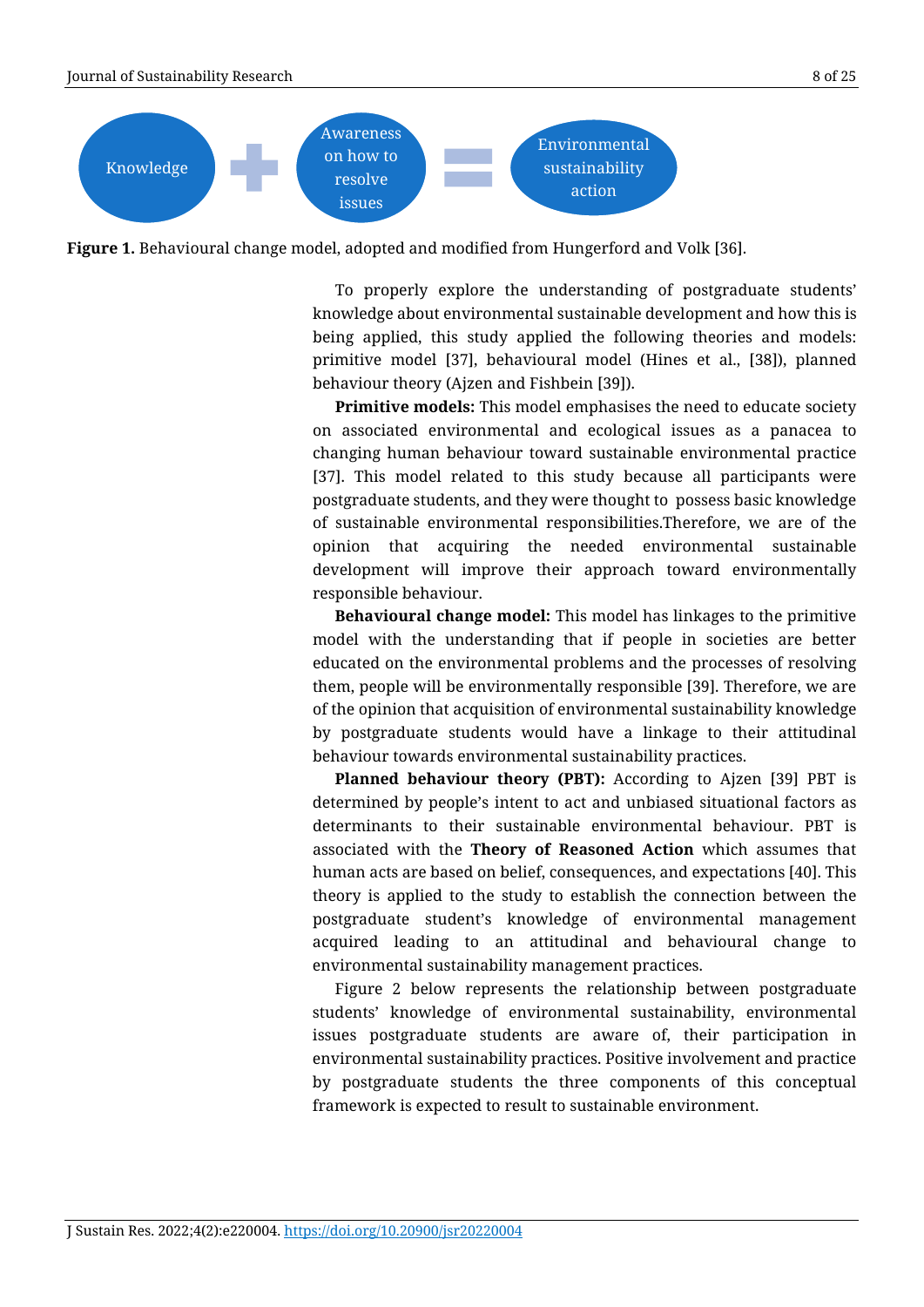

**Figure 2.** Conceptual framework on environmental sustainability development.

# **Participants**

The total number of participants was 196. They ranged in ages from 20– 29; 30–39; 40–49; 50 and above. 70 participants aged between 20–29 years representing 35.7% of the total participants; 116 participants were aged between 30–39 years with 59.2% of the total respondents, ten participants were in the age bracket of 40–49 years representing 5.1% of the total respondents. There were no participants from the 50 years or above age group. Figure 3, illustrated the demographic analysis indicated that 99 were female representing 50.5% of the total participants and 97 were male representing 49.5% of the total population.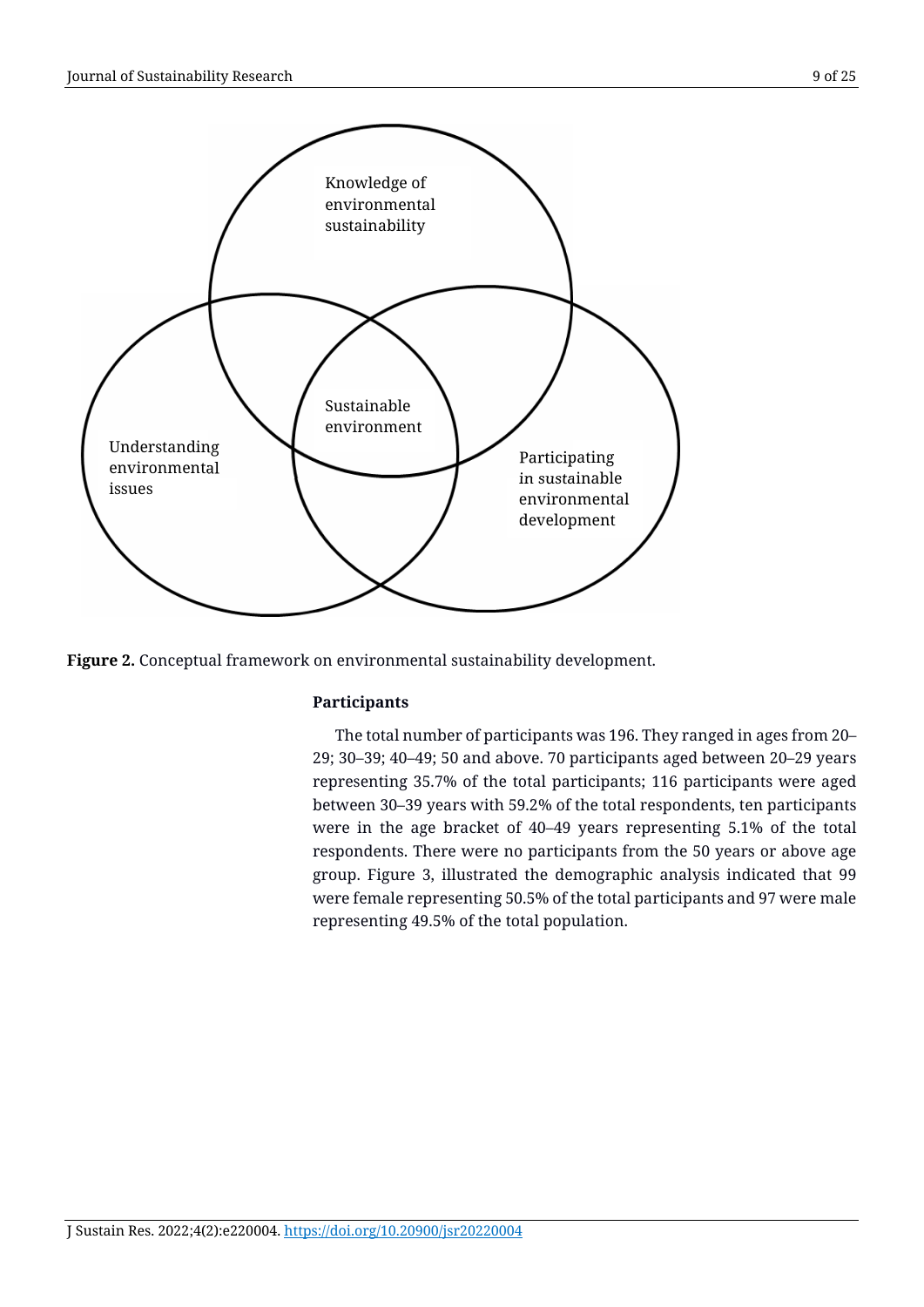

**Figure 3.** Sample of gender distribution of postgraduate student participants.

# **Analysis and Findings on Postgraduate Students' Knowledge about Environmental Sustainable Development and How This Is Applied**

This study adopted descriptive statistics to analyse data collected through a 5 Likert scale of Strongly disagree  $= 1$ , Disagree  $= 2$ , Neutral  $= 3$ , Very Agree = 4, Strongly Agree = 5 and Never = 1, Seldom = 2, Sometimes = 3, Often = 4, Always = 5. Mean and Standard Deviation (SD) were used to analyse the data collected. To determine the significance of the mean outcome we created an upper and lower limit for the 5 Likert scale: from 1 to 1.8 (lower limit to upper limit) = Strongly Disagree, 1.81 to 2.6 = Disagree, from 2.61 to  $3.40$  = Neutral, from  $3.41$  to  $4.20$  = Agree, from  $4.21$ to 5 = Strongly Agree.

To determine the consistency and reliability of the study's constructs and test if the research design accurately measures the research variable of interest, we conducted Cronbach's Alpha test. According to Nunnally [41], Cronbach's Alpha could be used to assess the unidimensionality of a set of scale questions. It could also be used to determine the extent to which research variable scales are positively related as well as adjusting the average correlation between variables. Accordingly, Cronbach should be greater than  $0.7 \ge 0.70$  but if questions should be less than ten Cronbach should be greater than  $0.5 \ge 0.5$ . However, based on ten items as presented in this study 0.7–0.79 is acceptable, 0.8–0.89 is good, 0.9 and above is excellent (excellent internal consistency or reliability). Table 1 below represents the outcome of Cronbach's Alpha test conducted on 34 items (three sections of the research survey), showing the results from Cronbach's Alpha and Cronbach's Alpha Based on standardized items were 0.892 and 0.893 indicating they are consistent and reliable.

| Cronbach's | Cronbach's Alpha based on | Number of |
|------------|---------------------------|-----------|
| Alpha      | standardized items        | items     |
| 0.892      | 0.893                     | 34        |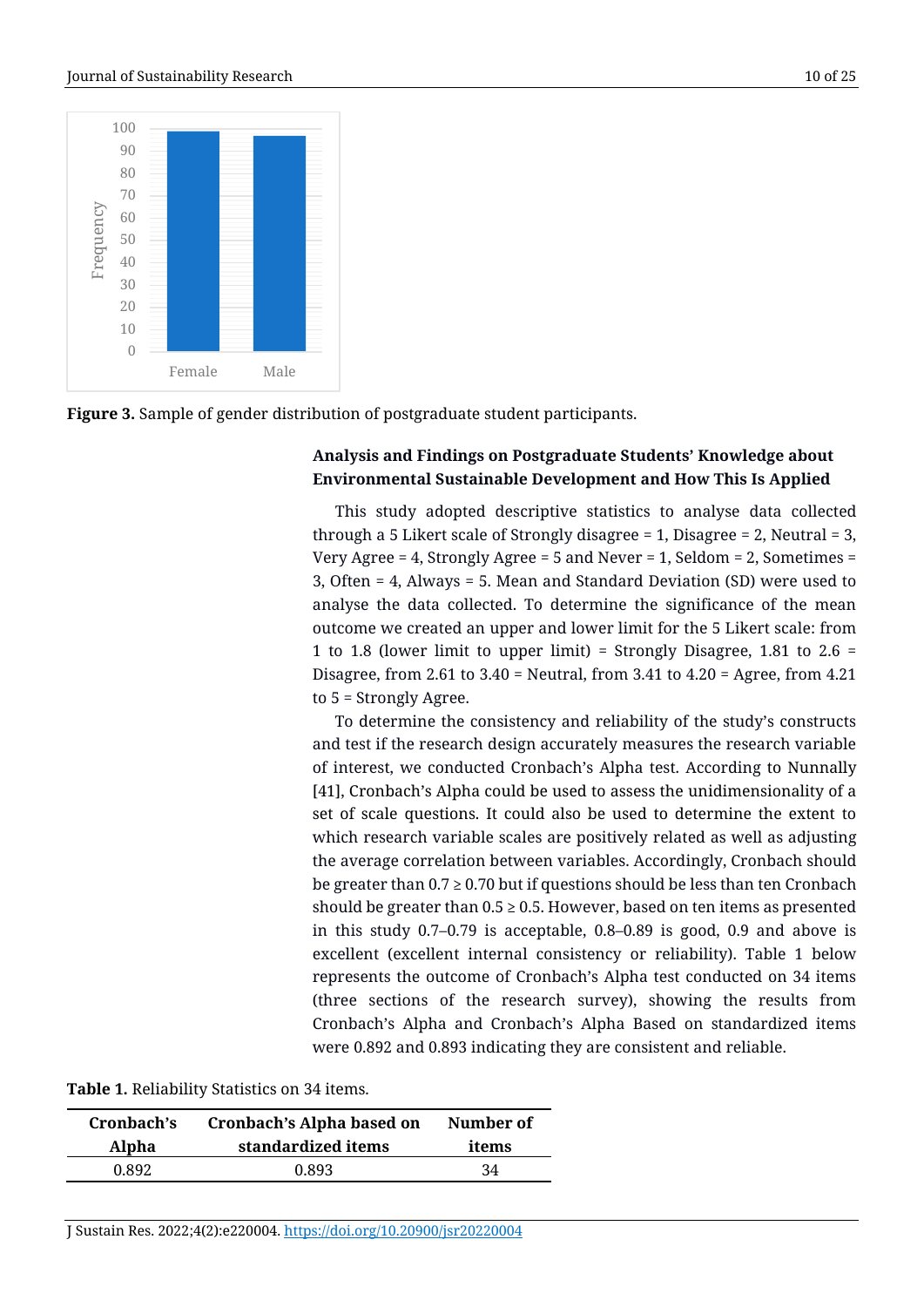Table 2 below represents the order of rank on the knowledge of postgraduate students' sustainable environment development (*N* = 196). Seven items recorded a higher mean of between 3.67 to 4.19 with an SD of between 0.734 to 0.921. Three items recorded the highest mean of between 4.21 to 4.33 and SD of between 0.714 to 0.753 on sustainable management knowledge acquired by participants. The interpretation of this is that participants Mostly Agree and Strongly Agree with the ten-item survey. Given the above analysis, this study suggests that with the acquisition of appropriate knowledge on environmental sustainability and the process by people, society will attain a sustainable environment. This is supported by the primitive model [37], which emphasises educating society on environmental and ecological issues will make people engage in sustainable environmental practice.

**Table 2.** Questions relation to "environmental sustainability knowledge".

| QN             | Knowledge needed about environmental sustainability development      | Mean | <b>SD</b> |
|----------------|----------------------------------------------------------------------|------|-----------|
| Q <sub>1</sub> | Appropriate knowledge on sustainability                              | 3.67 | 0.756     |
| Q <sub>2</sub> | Good understanding of three dimensions of sustainability             | 3.59 | 0.921     |
| Q <sub>3</sub> | Economic development requires a good sustainable framework structure | 4.05 | 0.736     |
| Q4             | Economic development is necessary for sustainable development        | 4.03 | 0.790     |
| Q <sub>5</sub> | Social development is necessary for sustainable development          | 4.19 | 0.734     |
| Q <sub>6</sub> | Environmental protection is necessary for sustainable development    | 4.32 | 0.733     |
| Q7             | Knowledge of sustainability can help promote sustainable development | 4.33 | 0.714     |
| Q <sub>8</sub> | Education on sustainability will prevent environmental degradation   | 4.13 | 0.780     |
| Q <sub>9</sub> | Education on sustainability will promote sustainable energy use      | 4.21 | 0.753     |
| Q10            | Education on sustainability will promote sustainable water use       | 4.14 | 0.755     |
|                |                                                                      |      |           |

SD = Standard Deviation; QN = Question Number.

Table 3 below represents the outcome of Cronbach's Alpha reliability statistical test conducted on ten items on environmental sustainability knowledge. The result from Cronbach's Alpha is 0.830 while and Cronbach's Alpha Based on standardized items 0.834 indicating the items are consistent, reliable and research variables scales are positively related.

**Table 3.** Reliability Statistics on ten items.

| Cronbach's | <b>Cronbach's Alpha Based</b> |       |
|------------|-------------------------------|-------|
| Alpha      | on standardized items         | items |
| 0.830      | 0.834                         | 10    |

# **Percentage Distributions of Participants' Responses to Survey Questions on "Knowledge of Environmental Sustainable Development"**

Figure 4 presents the percentage distribution analysis of participants' responses to the survey questions on knowledge of environmental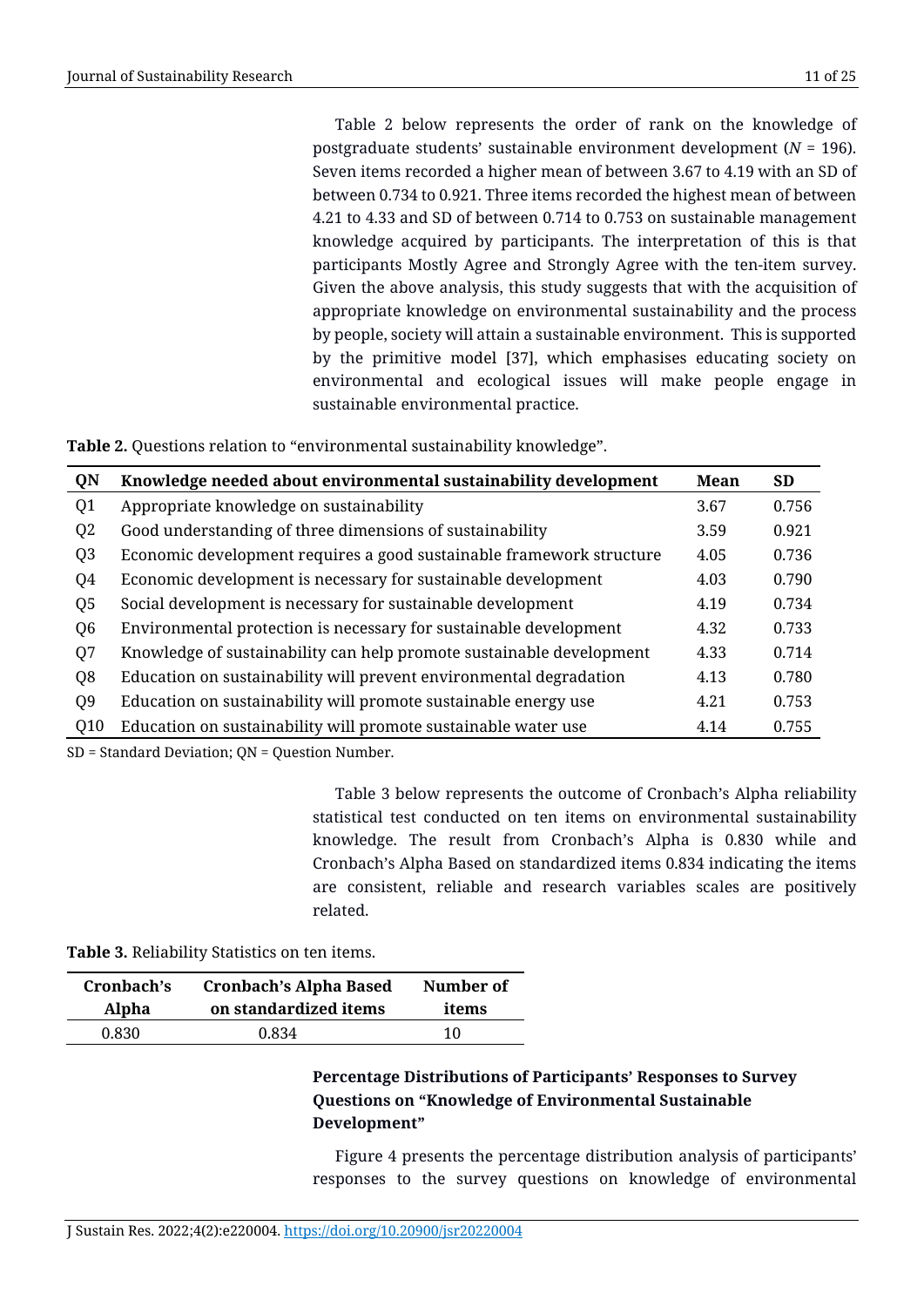sustainability development ( $N = 196$ ). The objective here was to determine what level and type of environmental sustainability knowledge do participants need to possess to help them navigate and participate in the process of attaining a sustainable environment. Figure 4 also indicates that one percent of all the participants Strongly Disagree that appropriate knowledge on sustainability is required to attain environmental sustainability development, while 51% and 10.7 % of participants Agree and Strongly Agree that acquiring appropriate knowledge on sustainability is the most important prerequisite to realising environmental sustaibability development. However, Strongly Disagree, Disagree and Neutral scales shared the remaining percentage. The percentage response on sustainability education will promote sustainable water use show that 47.4% and 34.2% of participants Agreed and Strongly Agreed. This indicated that sustainability education is very important towards realising sustainable water use leading to environmental sustainability development. The remaining percentage was shared between participants who Strongly Disagree, Disagree, and were Neutral. From the Figure 4, the percentage responses to the survey item on "social development are necessary for sustainable development'' suggest 51.8% and 35.4% of the participants Agree and Strongly Agree that social development is a necessity for sustainable development. However, 3.1% and 9.7% of the participants disagree or remain Neutral.

Table 4 represents percentage distribution of participants' responses to 10 survey questions on postgraduate students' environmental sustainability knowledge. Responses to the 10 questions as presented in Table 2 are shown in Table 4 below in numerical format. Questions 1 to 5 recorded between 51% to 59% Agree responses and between 10.2% to 35.4% on Strongly Agree from 196 participants. Similarly, participants responses to questions 6 to 10 recorded the followings: 43.9% to 49.5% represented Agree response while Strongly Agree recorded between 33.7% to 45.4%. However, the remaining percentage were shared between participants' responses of Strongly Disagree, Disagree and Neutral. This analysis indicates that postgraduate student had equipped themselves with adequate knowledge on environmental sustainability development. However, a good number of them seems to be careless on the acquisition of appropriate environmental sustainability development knowledge.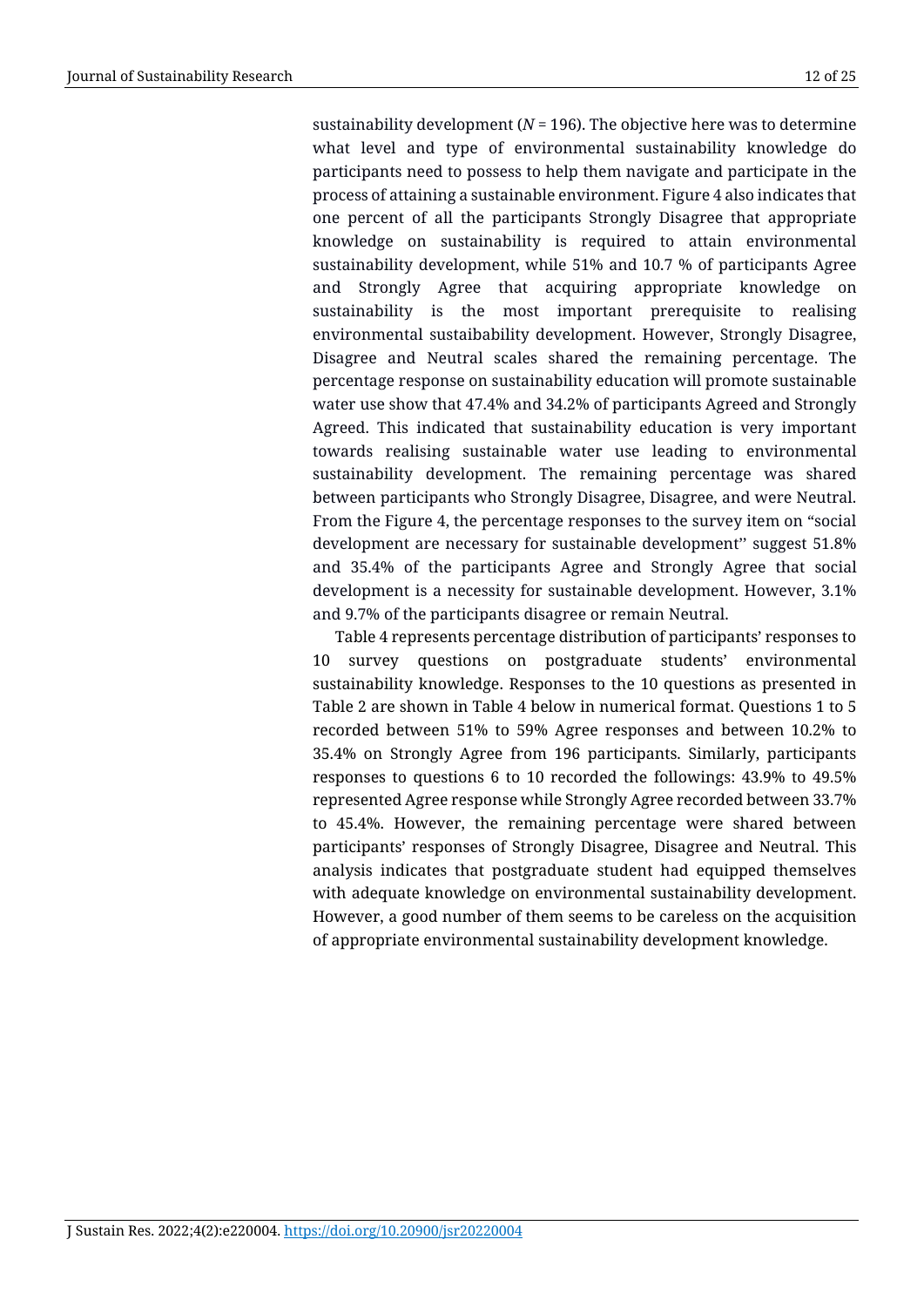|                | sustalitability develophiem . |                 |                |       |                 |  |
|----------------|-------------------------------|-----------------|----------------|-------|-----------------|--|
| QN             | <b>Strongly</b>               | <b>Disagree</b> | <b>Neutral</b> | Agree | <b>Strongly</b> |  |
|                | <b>Disagree</b>               |                 |                |       | Agree           |  |
| Q <sub>1</sub> | 1.0                           | 3.6             | 33.7           | 51.0  | 10.7            |  |
| Q <sub>2</sub> | 3.1                           | 10.7            | 20.9           | 55.1  | 10.2            |  |
| Q <sub>3</sub> | 1.0                           | 1.0             | 15.3           | 57.1  | 25.5            |  |
| Q4             | 1.5                           | 3.1             | 11.2           | 59.2  | 25.0            |  |
| Q <sub>5</sub> | 0.0                           | 3.1             | 9.7            | 51.8  | 35.4            |  |
| Q <sub>6</sub> | 0.0                           | 2.6             | 8.2            | 43.9  | 45.4            |  |
| Q7             | 0.0                           | 2.0             | 8.2            | 44.4  | 45.4            |  |
| Q8             | 0.5                           | 2.6             | 13.8           | 49.5  | 33.7            |  |
| Q <sub>9</sub> | 0.0                           | 3.1             | 10.7           | 48.5  | 37.8            |  |
| Q10            | 0.0                           | 2.0             | 16.3           | 47.4  | 34.2            |  |

**Table 4.** Percentage of participants' responses to survey questions on "knowledge of environmental sustainability development".

QN = Question number based on Table 2.



**Figure 4.** Percentage distributions of participants' responses to survey questions on "knowledge of environmental sustainability development".

Table 5 below represents data collected on ten survey questions to find out the participants' understanding of environmental issues and how to resolve them (*N* = 196). Four questions recorded the highest mean of 4.5 and above, three out of the four recorded a SD of 0.7 and above. However, the need to minimize air pollution had a mean of 4.63 and a questionable SD of 0.615. Three questions also recorded a higher mean of 4.29, 4.32, and 4.28 with the respective 0.727, 0.767, and 0.786 SD. The last three questions had an acceptablly high means of 3.99, 3.68, and 3.46 with the respective 0.823, 0.919, and 0.975 SD. Therefore, from the analysis we suggest that most participants did Agree and Strongly Agreed that understanding environmental issues and the process of resolving them will help promote a sustainable environment and environmental sustainability development. The result of this analysis supports the behavioural model of Hungerford and Volk [36] which argues that when the public is well educated on common environmental issues and how to resolve the issues,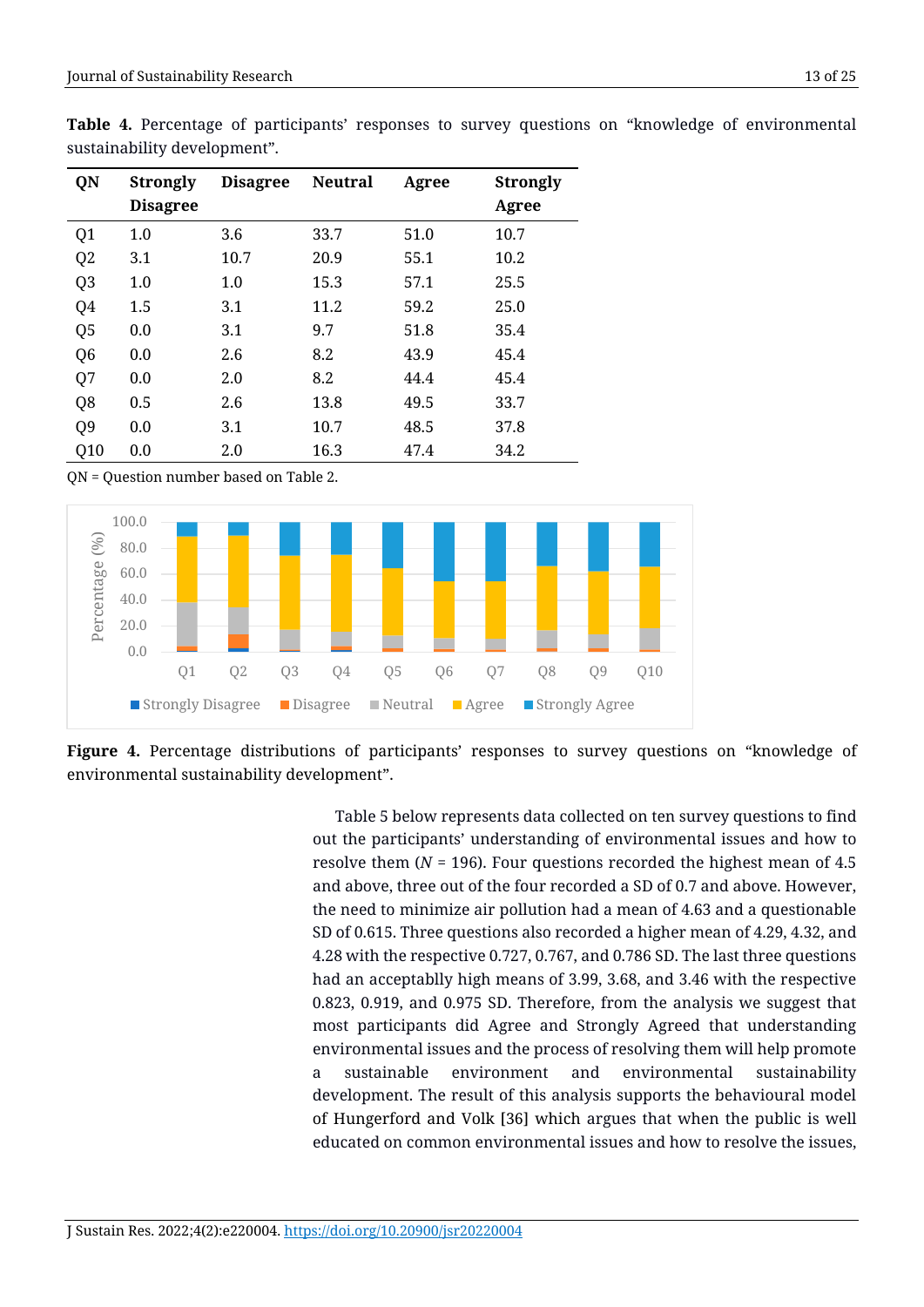people will be environmentally responsible through attitudinal behavioural change leading to a sustainable environment.

| QN             | Understanding how to check environmental issues and the process for<br>resolving them | Mean | <b>SD</b> |
|----------------|---------------------------------------------------------------------------------------|------|-----------|
| Q1             | A huge population puts much pressure on earth resources                               | 4.29 | 0.786     |
| Q <sub>2</sub> | There is a need to minimise water pollution                                           | 4.55 | 0.704     |
| Q <sub>3</sub> | There is a need to minimise air pollution                                             | 4.63 | 0.615     |
| Q4             | There is a problem of global warming and climate change                               | 4.47 | 0.726     |
| Q <sub>5</sub> | There is a need to report unsustainable activities and practices in the               | 4.32 | 0.767     |
|                | community                                                                             |      |           |
| Q <sub>6</sub> | Sustainability education can help promote a sustainable environment                   | 4.28 | 0.727     |
| Q7             | Uncontrolled human activities destroy nature                                          | 4.50 | 0.691     |
| Q <sub>8</sub> | Industrial growth is one of the sources of destroying nature                          | 3.99 | 0.823     |
| Q <sub>9</sub> | The economic growth of a country enables it to protect the environment                | 3.68 | 0.919     |
| Q10            | The economic growth of a country helps to reduce environmental degradation            | 3.46 | 0.975     |

**Table 5.** Questions relating to understanding "environmental issues and process to resolving them".

QN = Question Number.

Table 6 below represents the outcome of Cronbach's Alpha reliability statistical test on the ten questions on environmental issues and the process of resolving these. The result from the Cronbach's Alpha is 0.732 and 0.755 from Cronbach's Alpha Based on standardized questions. These outcomes suggest that the questions are consistent, reliable and study variables are certainly correlated.

**Table 6.** Reliability Statistics on ten items.

| Cronbach's | <b>Cronbach's Alpha Based</b> | Number of |
|------------|-------------------------------|-----------|
| Alpha      | on standardized items         | items     |
| 0.732      | 0.755                         | 10        |

# **Percentage Distributions of Participants' Responses to Survey Question "Environmental Issues and Process of Resolving Them"**

To determine the participants' reaction to survey questions administered on their understanding of environmental issues and how they resolve these, a percentage analysis of participants' responses was conducted.

Figure 5 indicates that all questions realised high percentages relative to Agree and Strongly Agree. However, participants' responses to the survey question "there is a need to minimise air pollution" realised 26% and 68.9% Agreeing and Strongly Agreeing while the remaining percentage was shared between Disagreeing and Neutral. This is an indication that more than 90% of the participant responses believe that to realise sustainable environments air pollution must be minimised.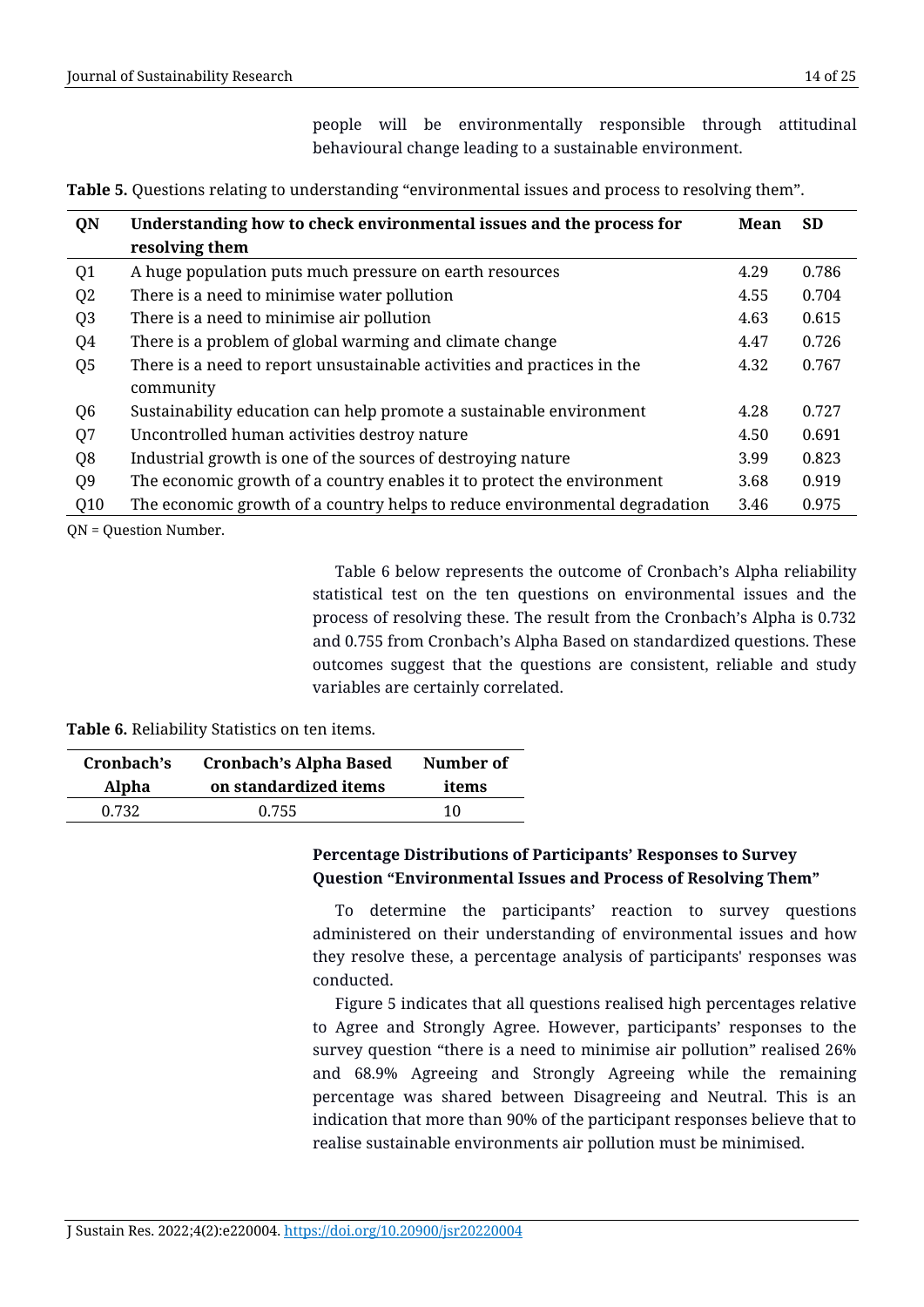Question 6 asked the participants if sustainability education can help promote sustainable environment. The response percentages were 0.0% Strongly Disagree; 1.5% Disagree; 11.7% Neutral; 44.4% Agree; 42.3% Strongly Agree. Question 7 asked the participants if uncontrolled human activities destroy nature. Table represents the participants' response percentages 0.0% Strongly Disagree; 1.5% Disagree; 6.6% Neutral; 32.1% Agree; 59.7% Strongly Agree. Question 10 asked participants if the economic growth of a country helps to reduce environmental degradation. The responses percentages were 2.1% Strongly Disagree; 13.8% Disagree; 34.9% Neutral; 34.4% agree; 14.9% Strongly Agree.

Table 7 represents analysis of participants' responses to 10 survey questions on postgraduate students' understanding of environmental issues and the process of resolving them. 10 survey questions as presented in Table 5 were presented to participants to elicit responses from them. Responses from participants are shown in Table 7 below in numerical format. Questions 1 to 10 recorded between 28.1% to 49.5% Agree responses and between 14.9% to 68.9% on Strongly Agree. However, Strongly Disagree, Disagree and Neutral shared the remaining percentage. Findings from this analysis indicates that postgraduate student had acquired adequate knowledge on environmental issues as well as the processes to resolving them. equipped themselves with adequate knowledge on environmental sustainability development. However, finding also indicate that some participants chose to be neutral towards acquisition of knowledge of environmental issues and how to resolve them.

| <b>Table</b> 7. Percentage distribution of participants' responses to the survey questions on "environmental issues |  |
|---------------------------------------------------------------------------------------------------------------------|--|
| and process of resolving them".                                                                                     |  |
|                                                                                                                     |  |

| QN             | <b>Strongly</b> | Disagree Neutral |      | Agree | <b>Strongly</b> |
|----------------|-----------------|------------------|------|-------|-----------------|
|                | <b>Disagree</b> |                  |      |       | Agree           |
| Q1             | 0.0             | 3.1              | 11.2 | 39.3  | 46.4            |
| Q <sub>2</sub> | 0.5             | 1.0              | 6.1  | 28.1  | 64.3            |
| Q <sub>3</sub> | 0.0             | 1.0              | 4.1  | 26.0  | 68.9            |
| Q4             | 0.0             | 1.5              | 9.2  | 29.6  | 59.7            |
| Q <sub>5</sub> | 0.5             | 2.6              | 7.7  | 42.9  | 46.4            |
| Q <sub>6</sub> | 0.0             | 1.5              | 11.7 | 44.4  | 42.3            |
| Q7             | 0.0             | 1.5              | 6.6  | 32.1  | 59.7            |
| Q8             | 0.0             | 5.6              | 17.3 | 49.5  | 27.6            |
| Q <sub>9</sub> | 1.5             | 8.7              | 28.1 | 43.9  | 17.9            |
| Q10            | 2.1             | 13.8             | 34.9 | 34.4  | 14.9            |

QN = Question Number based on Table 5.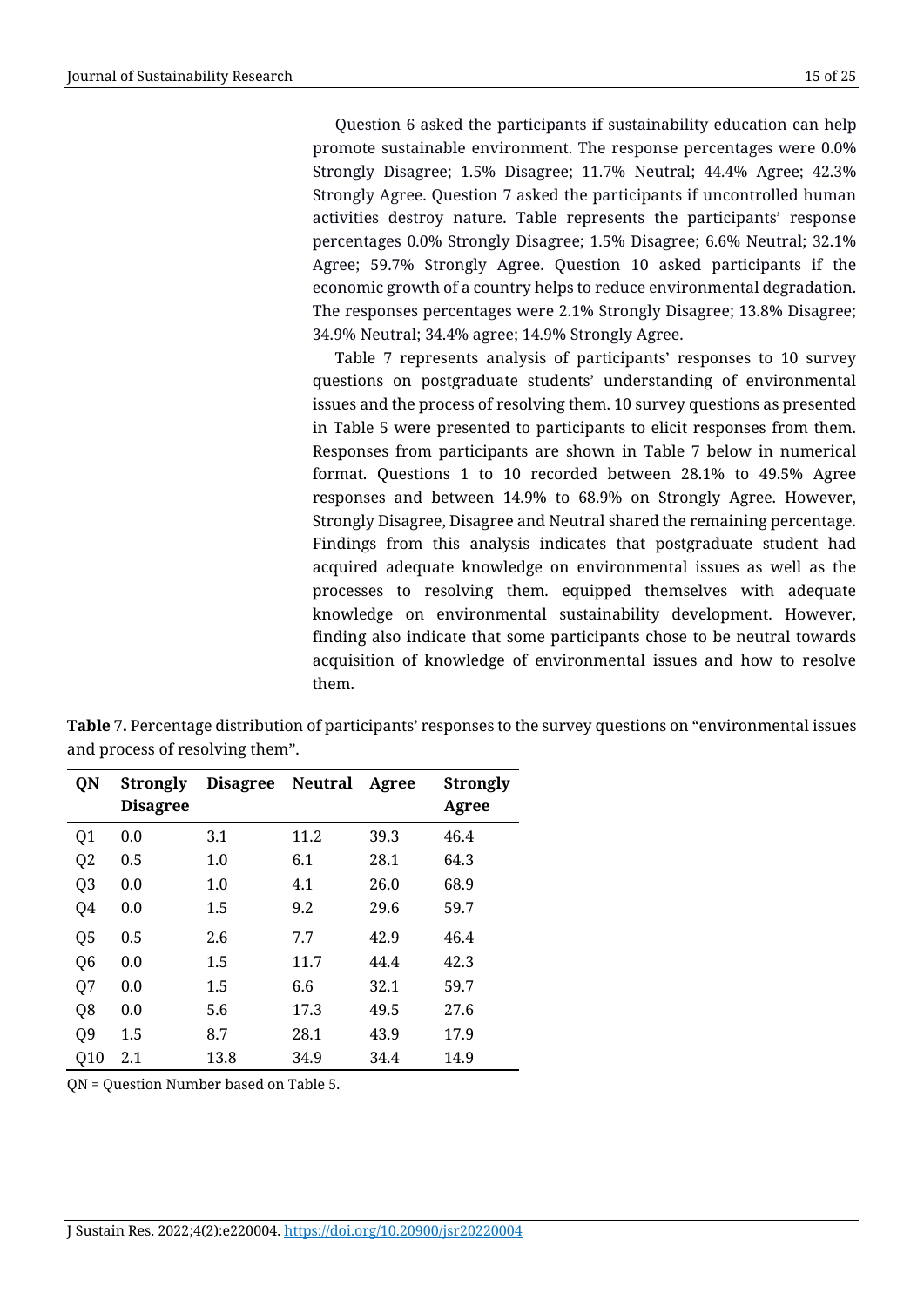



**Figure 5.** Percentage distributions of participants' responses to environmental issues and processes of resolving these.

Table 8 below represents the outcome of Cronbach's Alpha reliability statistical test on the 14 questions on how to contribute to sustainable development. The result from Cronbach's Alpha is 0.901 and0.902 from Cronbach's Alpha Based on standardized questions. These outcomes suggest that the questions are consistent and reliable and study variables are excellently correlated.

**Table 8.** Reliability Statistics on 14 items.

| Cronbach's | <b>Cronbach's Alpha Based</b> | Number of |
|------------|-------------------------------|-----------|
| Alpha      | on standardized items         | items     |
| 0.901      | 0.902                         | 14        |

Table 9 below represents an analysis of the data collected from the 14 questions on how to contribute to sustainable development (*N* = 196). According to participants' responses, the two highest to contribute to sustainable development were related to minimising food waste (M = 4.23, SD = 0.898); minimising water waste (M =  $4.14$ , SD = 0.923). Eleven questions recorded means of  $\geq$ 3 with SD between 0.898–1.123. The least sustainable development contribution was participating in co-curricular activities related to environmental protection and sustainability (M = 2.84, SD = 1.098). The suggested reason for the lower mean here could be adduced that intentional acts of participants not to take part in the cocurricular activities on environmental protection and sustainability due to other academic pressure. It could be concluded from the analysis that most participants Agree and Strongly Agree to contribute to sustainable environmental development based on their intent to act to ensure the realisation on sustainable environment. Intent not to act and or not to take part could be the reason why some participant's responses cumulated to a mean of 2.84. However, from Table 9 the majority of participants believed that contributing to sustainable environmental development is one of the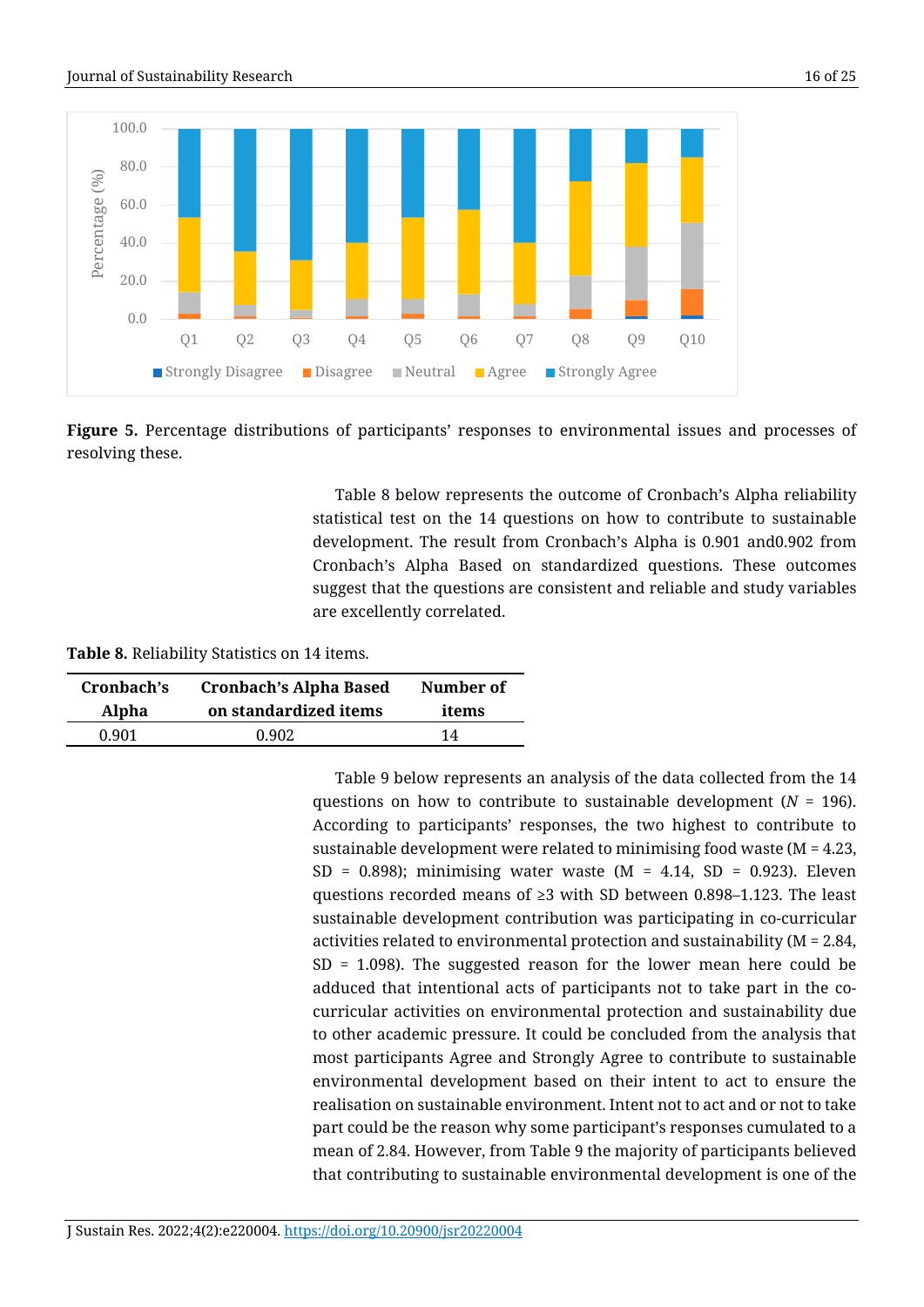panaceas to attaining a sustainable environment. Analytical findings in this section are synonymous with PBT [39] which argues that people's engagement in positive sustainable environmental behaviour despite their knowledge is determined by their intention to act; an unbiased situational factor. As presented in the analysis some participants, despite their knowledge, responses indicated they would not take part in cocurricular activities related to environmental protection and sustainability. This is supported by the Theory of Reasoned Action [40] which suggested that human acts are based on belief, consequences, and expectation. It is suggested that some participants in this study responded that they would choose not to participate in co-curricular activities related to environmental protection and sustainability because they lack faith it will make them contribute more to sustainable development. It could also be because of the consequential effect of losing academic activities [40].

| Table 9. Questions contributing to sustainable development. |  |
|-------------------------------------------------------------|--|
|-------------------------------------------------------------|--|

| QN             | How to contribute to sustainable development                              | Mean | <b>SD</b> |
|----------------|---------------------------------------------------------------------------|------|-----------|
| Q1             | I use public transport                                                    | 3.86 | 0.985     |
| Q <sub>2</sub> | I watch and control my bills to conserve my energy                        | 3.84 | 1.078     |
| Q <sub>3</sub> | I purchase green or eco-friendly goods                                    | 3.35 | 0.973     |
| Q4             | I recycle materials as far as possible                                    | 3.63 | 1.012     |
| Q <sub>5</sub> | I buy products made of recycled materials                                 | 3.19 | 0.902     |
| Q <sub>6</sub> | I minimise food waste                                                     | 4.23 | 0.898     |
| Q7             | I minimise water waste                                                    | 4.14 | 0.923     |
| Q8             | organisations<br>dedicated<br>support non governemental<br>to<br>$\bf{I}$ | 3.22 | 1.123     |
|                | sustainability                                                            |      |           |
| Q9             | I use disposable products                                                 | 3.24 | 0.960     |
| Q10            | I use biodegradable products                                              | 3.30 | 0.958     |
| Q11            | I support sustainable practices and/or attend sustainability-related      | 3.09 | 1.061     |
|                | activities organised by the institute and/or community                    |      |           |
| Q12            | I talk with other students, friends, and family about the need to be      | 3.25 | 1.064     |
|                | environmentally conscious                                                 |      |           |
| Q13            | I talk with other students, friends, and family about the global          | 3.20 | 1.046     |
|                | environmental situation and methods of protecting the planet earth        |      |           |
| Q14            | I participate in co-curricular activities related to environmental        | 2.84 | 1.098     |
|                | protection and sustainability                                             |      |           |

QN = Question Number.

# **Percentage Distributions of Participants' Responses to Survey Question "How to Contribute to Sustainable Development"**

This section represents a percentage analysis of participants' responses to the survey questions on how they could contribute to environmentally sustainable development. The objective at this point was to understand which of the 14 questions were well responded to in proportions.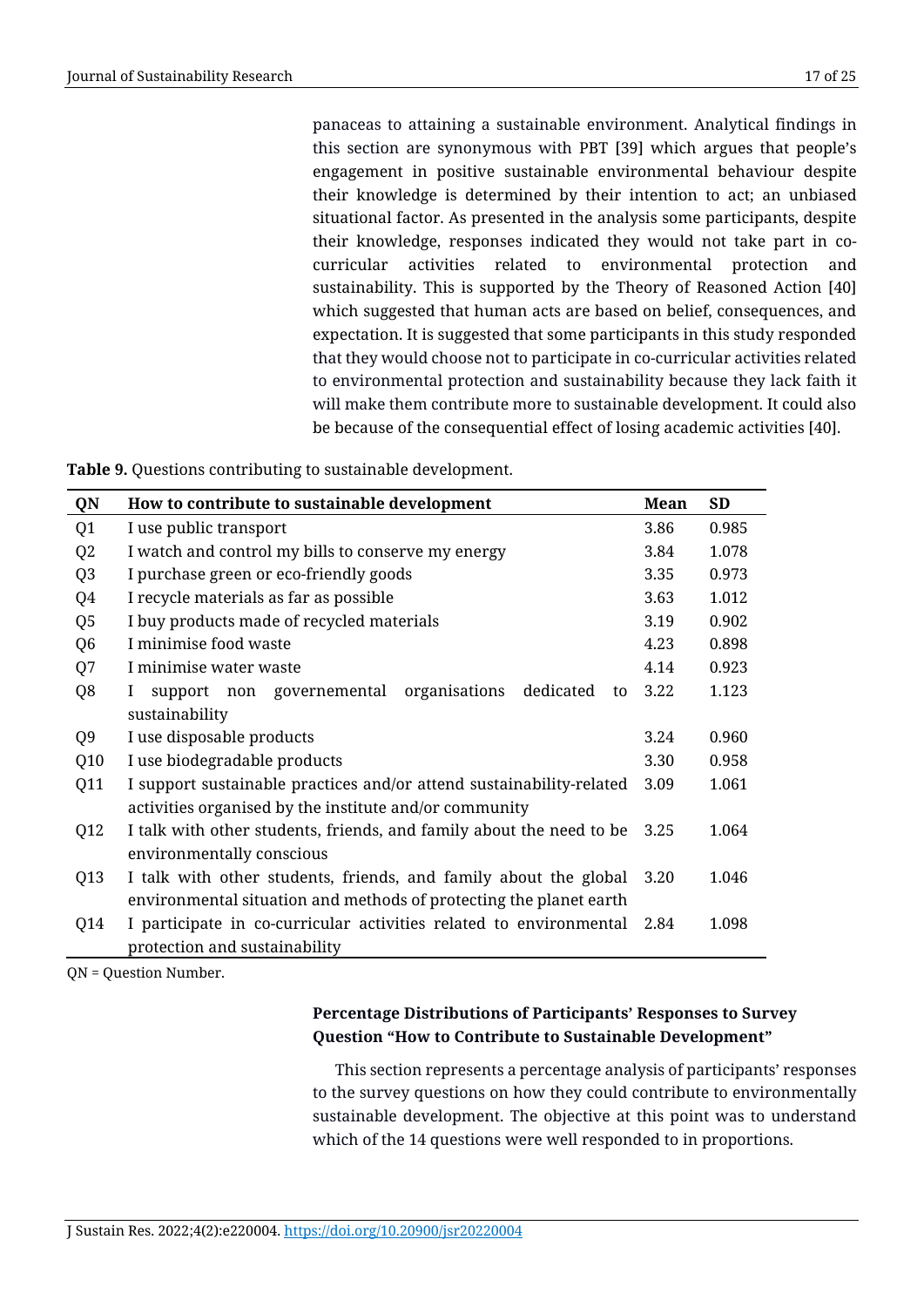Figure 6 below represents the percentage analysis of participants' responses on their perception of using public transport as a way of contributing to a sustainable environment. Percentage distribution of participations responses were 2.6% Never; 5.6% Rarely; 24.0% Sometimes; 38.8% Often; 29.1% Always. Question 7 asked participants if they minimise water waste as one of the prerequisites to enhancing environmental sustainability showed 1.5% Never; 3.1% Rarely; 17.9% Sometimes; 34.7% Often; 42.9% Always.



**Figure 6.** Percentage distributions of participants' responses to contributing to sustainable development.

Question 9 asked participants if they use disposable products to enhance a sustainable environment. Percentage distribution of participants responses were 3.1% Never; 17.9% Rarely; 40.8% Sometimes; 28.6% Often; 9.7% Always. Question 14 asked participants if they participate in cocurricular activities to contribute to sustainable development. Participants' responses were 11.3% Never; 27.2% Rarely; 35.9% Sometimes; 17.4% Often; 8.2% Always. This indicates that participants do not take part in co-curricular activities related to environmental protection and sustainability. Suggested reasons for not participating are discussed in the analysis of Table 10.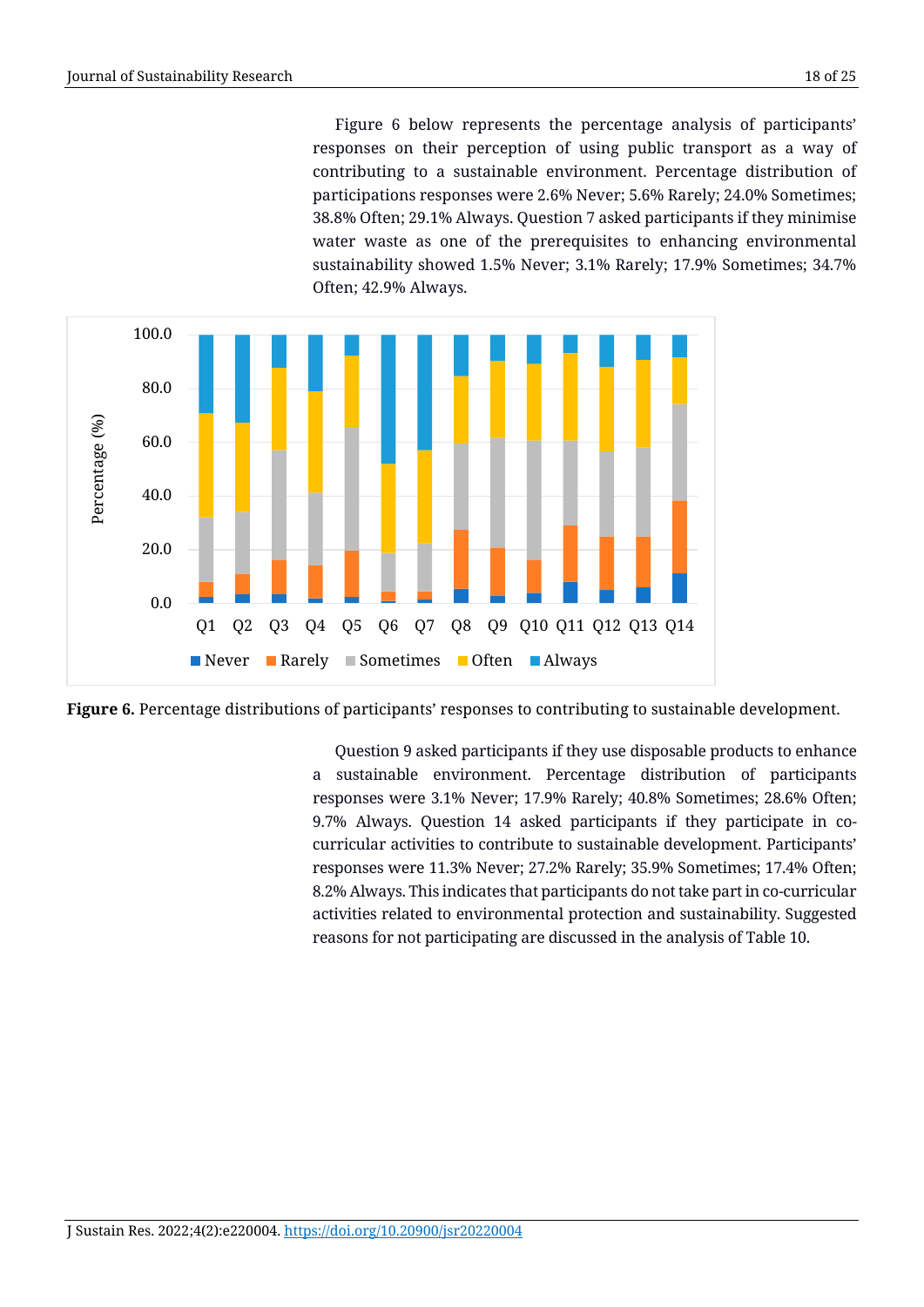| QN             | <b>Never</b> | Rarely | <b>Sometimes</b> | <b>Often</b> | <b>Always</b> |
|----------------|--------------|--------|------------------|--------------|---------------|
| Q1             | 2.6          | 5.6    | 24.0             | 38.8         | 29.1          |
| Q <sub>2</sub> | 3.6          | 7.7    | 23.0             | 33.2         | 32.7          |
| Q <sub>3</sub> | 3.6          | 12.8   | 40.8             | 30.6         | 12.2          |
| Q4             | 2.0          | 12.2   | 27.0             | 37.8         | 20.9          |
| Q5             | 2.6          | 17.3   | 45.9             | 26.5         | 7.7           |
| Q <sub>6</sub> | 1.0          | 3.6    | 14.3             | 33.2         | 48.0          |
| Q7             | 1.5          | 3.1    | 17.9             | 34.7         | 42.9          |
| Q8             | 5.6          | 21.9   | 32.1             | 25.0         | 15.3          |
| Q <sub>9</sub> | 3.1          | 17.9   | 40.8             | 28.6         | 9.7           |
| Q10            | 4.1          | 12.2   | 44.4             | 28.6         | 10.7          |
| Q11            | 8.2          | 20.9   | 31.6             | 32.7         | 6.6           |
| Q12            | 5.1          | 19.9   | 31.6             | 31.6         | 11.7          |
| Q13            | 6.1          | 18.9   | 33.2             | 32.7         | 9.2           |
| Q14            | 11.3         | 27.2   | 35.9             | 17.4         | 8.2           |

**Table 10.** Percentage table of participants' responses to contributing to sustainable development.

QN = Question number based on Table 9.

#### **DISCUSSION**

The study focused on the understanding of postgraduate students' knowledge about environmental sustainable development and how this is applied. The study has one survey containing 34 questions. Three sets of questions were used each focusing on a specific sustainability theme: centred on examining sustainability management knowledge acquired by postgraduate students; understanding environmental issues and processes to resolving them; contributing to sustainable development. Research questions were into three sections accordingly, Section 1 has ten questions, Section 2 has ten questions and Section 3 has 14 questions.

Results from ten questions in Section 1 of the survey (environmental sustainability knowledge) showed the sum of responses on Agree and Strongly Agree in the order of the survey questions: 61.7%, 62.3%, 82.6%; 84.2%, 87.2%, 89.3%, 89.8%, 83.2%, 86.3%, 81.6%. Participants' response rate to Neutral ranged between 33.7% to 8.2%. However, lower level of participants' responses to the ten questions was pronounced strongly disagree and disagree. The highest cumulative percentage of both Strongly Disagree and Disagree among the ten questions was 13.8% while 2% represented the lowest. This suggests that the sustainability knowledge acquired by postgraduate students promoted their understanding of environmental sustainable development. This result is consistent with Azapagic et al., [24] finding that significant gaps in sustainability knowledge result in an unsatisfactory level of understanding of environmental sustainability development. Kimanzi [20] argues that when people are educated on sustainability, they will be seriously concerned about environmental sustainability development. Finding from the study also indicated that sustainable environment knowledge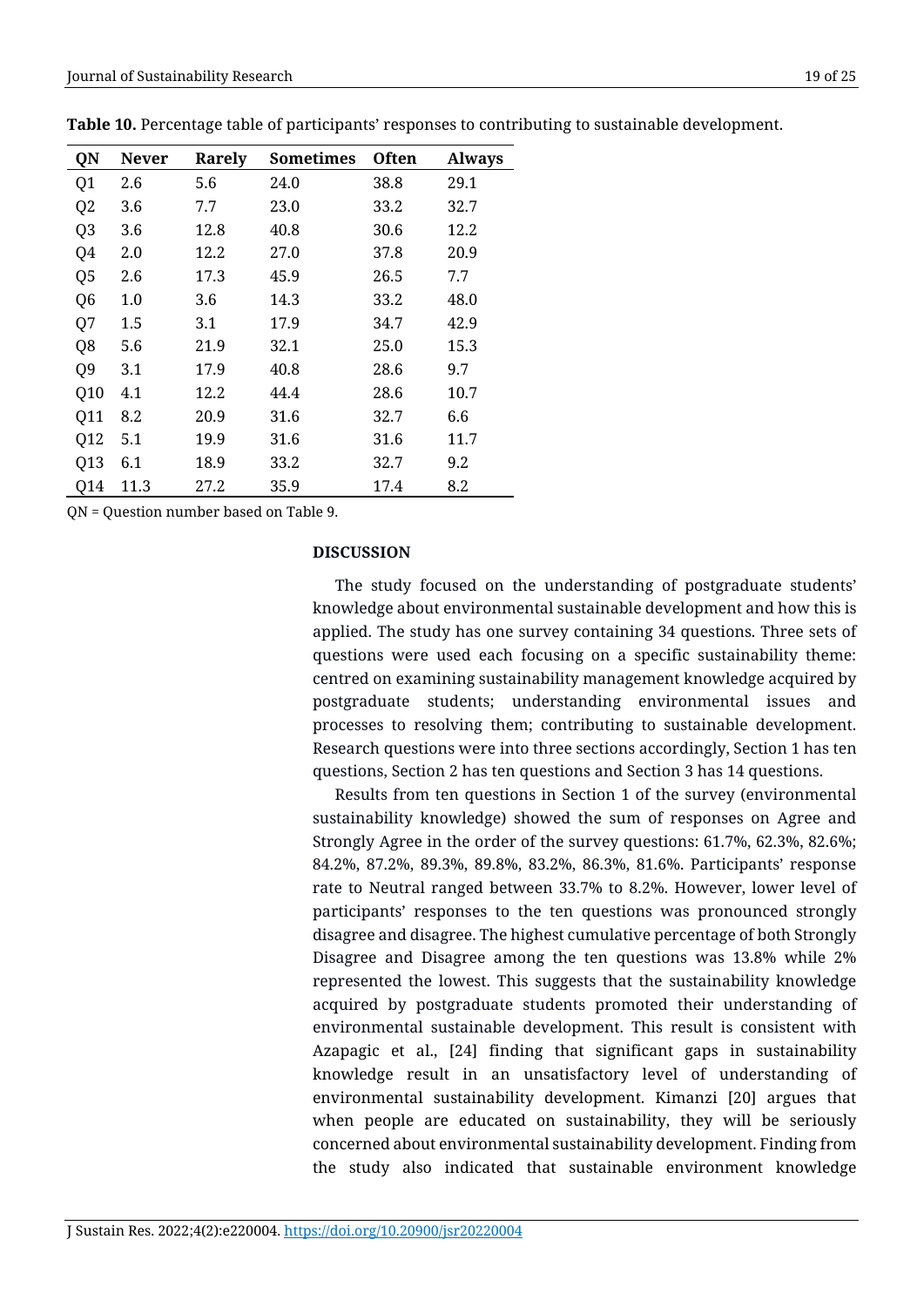acquired by postgraduate student positively contributed to their contribution to sustainable development. Similarly, Akintunde [37] found educated society in environmental and ecological issues engages in sustainable environmental practice. Also, Rahman et al., [19] suggested that sustainability knowledge acquired by students creates a positive willingness to engage in environmental sustainable development.

Findings from ten questions in Section 2 (understanding environmental issues and process to resolving them) showed the sum of responses on Agree and Strongly Agree in the order of the survey questions: 85%, 92.4%, 94.9, 89.3%, 89.3%, 86.7%, 91.8%, 77.1%, 61.8%, 49.3%. The highest percentage of participants responses to Neutral were 34.9% (question ten); 28.1% (question nine); 17.3% (question seven). Participants responded poorly to Strongly Disagree and Disagree in questions two, nine and ten recording 2.1%, 1,5%, and 0.5%, respectively. The other seven questions in the section recorded 0%. In view of this analysis, it is argued that understanding environmental issues and the processes of resolving them is a necessity to attaining a sustainable environment. According to Mahat et al., [17] except people understand environmental issues such as water pollution, air pollution, depletion of natural resources and possess the knowledge and skills as to how to manage them sustainable environment will never be attained. Similarly, Hungerford and Volk [36] suggest that educating on environmental issues and the processes of resolving these creates sustainable environmentally conscious people. This could lead to a change in people's attitudes and behaviour towards embracing environmental sustainable development.

Results from the fourteen questions Section 3 (contributing to sustainable development) showed the sum of responses contributing to sustainable development (Never, Rarely, Sometimes, Often, Always) revealed the highest percentage to "Often and Always" in regards to using public transport 67.9%; controlling energy bills 65.9%; recycling used materials 58.7%; minimising food waste 81.2%; and minimising water waste 77.6%. The sum of the remaining nine questions on participants' responses to Often and Always questions were below 50%. Participants' responses of Sometimes to questions had the lowest percentage of 14.3% with the highest of 45.9%. However, participants' responses of Never and Rarely recorded the lowest percentage on average. From this analysis, this section of the study recorded a very high percentage of responses to participants Sometimes, Often, and Always engaged in sustainable practices to attain environmentally sustainable development. The highest percentage recorded on Often and Always could be based on participants' intention to engage in sustainable practice as the situation permits [42]. However, participants' belief, consequences and expectations could determine why participants Sometimes participate to contribute to sustainable development, Never and or Rarely participate or contribute to sustainable development.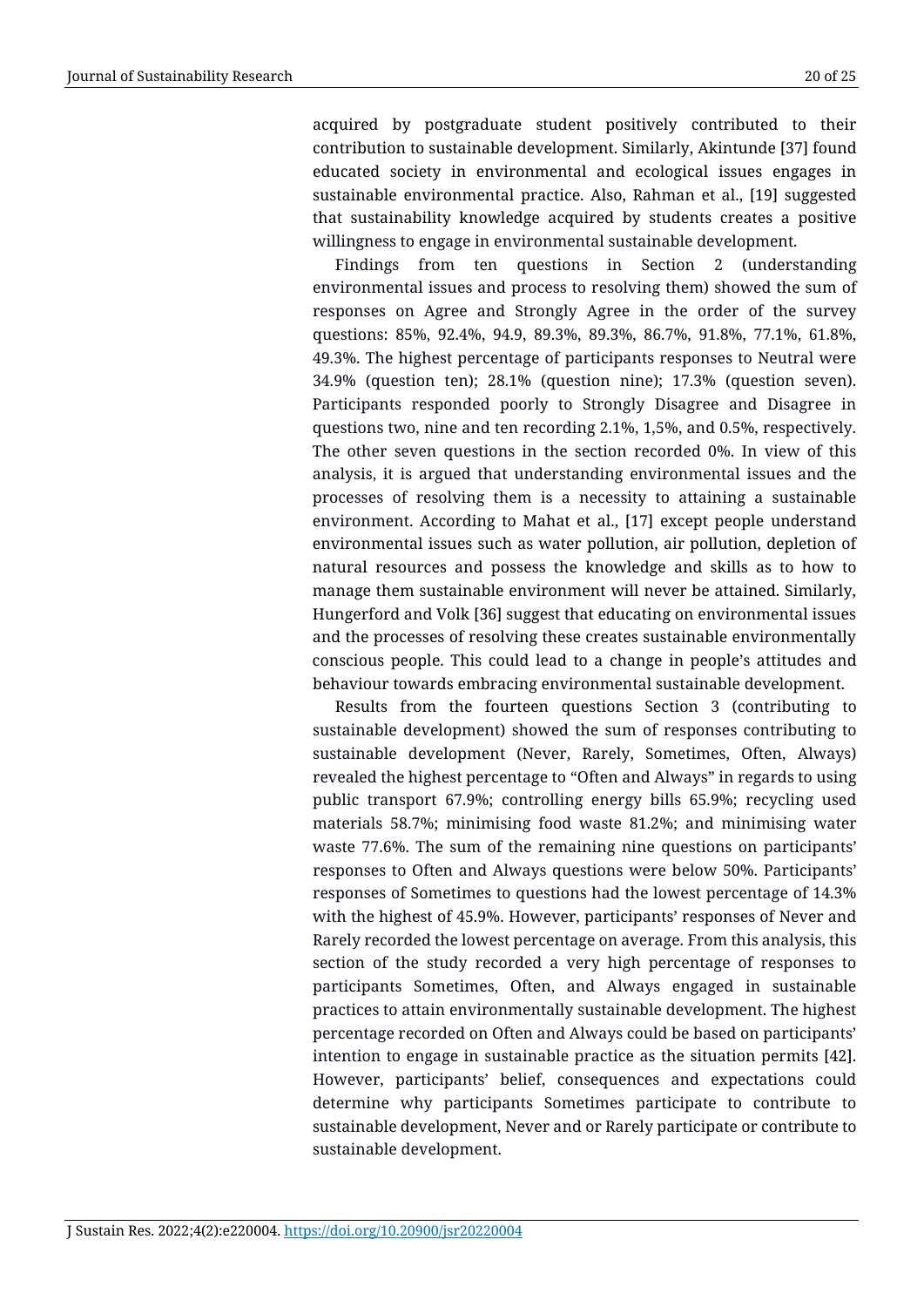#### **CONCLUSION**

This study has contributed to literature from the perspective of environmental sustainable development, in particular this study contributes to literature relative to postgraduate students' knowledge of sustainability practices and their application in their daily activities. The study focused on the acquisition of knowledge needed regarding environmental sustainable development; understanding environmental issues and processes to resolving these; contributing to sustainable development. Research results indicated that in Section 1 of the questionnaire survey, the summative percentage of participants' responses (Agree and Strongly Agree) to the ten questions (knowledge of environmental sustainable development) recorded a minimum percentage of 61.7% and 90%, respectively. This result is reflective of Kalsoom and Khanam's [43] finding that educating people on sustainability helps improve people's sustainability management and practices. Similarly, the questions in Section 2 of the survey on "understanding environmental issues and processes to resolving them" participants responses for Agree and Strongly Agree for seven of the ten questions were nearly all above 80% with three questions recording 49.3%, 61.8% and 77.1%. Fourteen questions were presented in Section 3 on contributing to sustainable development. Participants were required to respond using Never, Rarely, Sometimes, Often, and Always and results indicated that participants participated in sustainability practices Sometimes, Often, and Always recorded average of 30% response from each questions compared to participants responses to Never and Rarely participate in sustainability practices with average of 5% and 12% respectively.

This study presented 34 questions in the form of a survey to 196 participants in the area of Auckland, New Zealand to assist in exploring the understanding of postgraduate students' knowledge about environmental sustainable development and how this is being applied?

The participants' responses have helped the research achieved its overall objectives: determine postgraduate students' understanding of environmental sustainability and how they apply the knowledge; environmental issues postgraduate students aware of; postgraduate students contributions to sustainability practice and sustainable development. The research survey tool used in this study could be adopted by other researchers interested in further examining environmental sustainable development and how this is being applied?

### **Limitaions**

Two major limitations of this study is that the survey was only administered to postgraduate students within the Auckland region of New Zealand, limiting the research population. In view of these limitations, future research might include postgraduate students from across the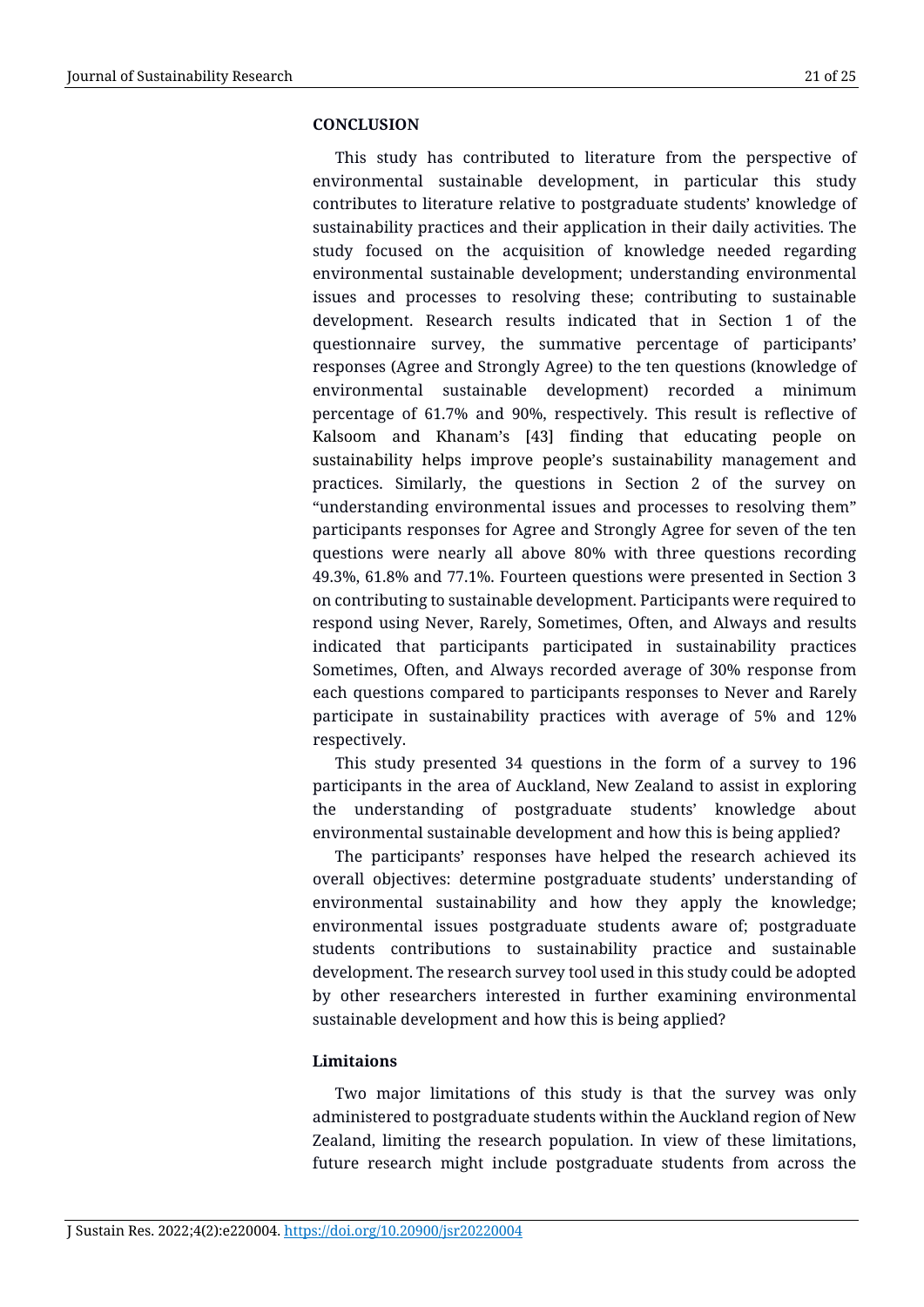wider New Zealand tertiary education sector and also covering other segments of the society. This could make such research findings more generalised.

### **Recommnedations**

In view of one of the limitations on this study. We recommend that another similar study be conducted where participants will be recruited from all regions of New Zealand so the such study will have more generalisation and widely acceptable from at least from New Zealand perspective. We also recommend that another study be carried out that will focus on further development of sustainable management practices for students to acquire however mix method methodology should be adopted.

### **AUTHOR CONTRIBUTIONS**

Olufemi Omisakin—Conceptualised the research topic title, complete ethic form, develop and write the literature review. Develop and complete the research methododolgy section. Involved in the designing and distribution of the research survey question, data collection, data analysis and findings of the study.

Indrapriya Kularatne—Gaining ethics approval from Otago Polytechnic Auckland International Campus Ethics Committee, developing data collection surveys/methodologies, analysing data, designing and developing graphical illustrations, writing, improving and reviewing some paragraphs of the manuscript.

### **CONFLICTS OF INTEREST**

The authors declare that no conflicts of interest have occurred in this research.

### **REFERENCES**

- 1. Verghese S. Sustainable Develeopment for A Better Tomorrow. Available from: [https://www.researchgate.net/publication/281274311\\_SUSTAINABLE\\_DEVELO](https://www.researchgate.net/publication/281274311_SUSTAINABLE_DEVELOPMENT_FOR_A_BETTER_TOMORROW) [PMENT\\_FOR\\_A\\_BETTER\\_TOMORROW.](https://www.researchgate.net/publication/281274311_SUSTAINABLE_DEVELOPMENT_FOR_A_BETTER_TOMORROW) Accessed 2021 Jun 25.
- 2. Wals A. Transformative Social Learning for Socio-Ecological Sustainability at the Interface of Science and Society: A Forward-looking Retrospective. In: Michelsen G, Wells PJ, editors. A Decade of Progress on Education for Sustainable Development: Reflection from the UNESCO chairs programme. Paris (France): UNESCO; 2017. p. 18-27.
- 3. Clarke P. Education for Sustainability: Becoming Naturally Smart. New York (US): Routledge; 2012.
- 4. Hope ALB, Jones CR. The impact of religious faith on attitudes to environmental issues and Carbon Capture and Storage (CCS) technologies: A mixed methods study. Technol Soc. 2014;38:48-59.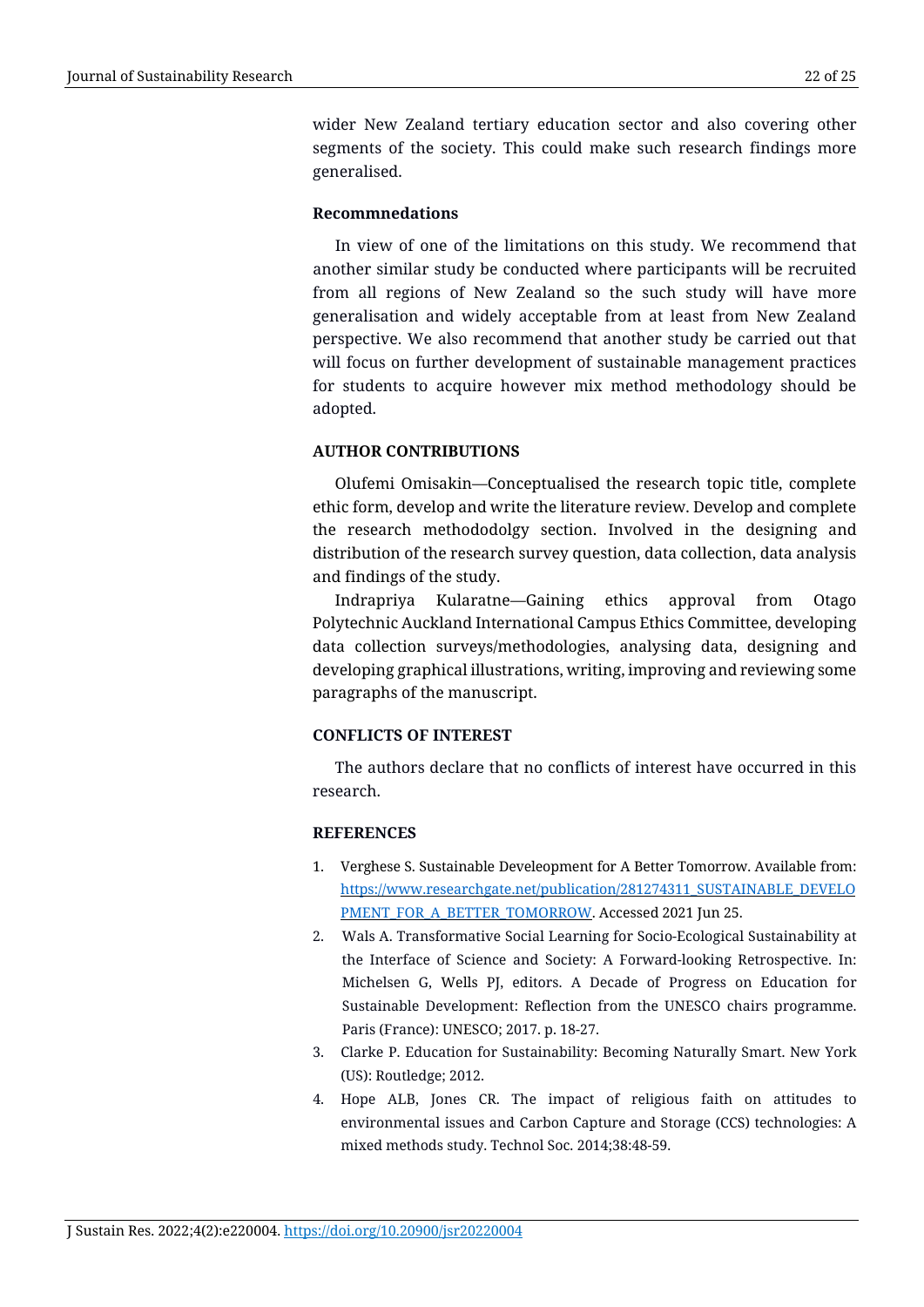- 5. United Nations Educational, Scientific and Cultural Organisation. Education for Sustainable Development, United Nations Decade (2005-2014). Available from: [https://wayback.archive-it.org/all/20050929021451/portal.unesco.org/](https://wayback.archive-it.org/all/20050929021451/portal.unesco.org/education/en/ev.php-URL_ID=38477&URL_DO=DO_TOPIC&URL_SECTION=201.html) [education/en/ev.php-URL\\_ID=38477&URL\\_DO=DO\\_TOPIC&URL\\_SECTION=](https://wayback.archive-it.org/all/20050929021451/portal.unesco.org/education/en/ev.php-URL_ID=38477&URL_DO=DO_TOPIC&URL_SECTION=201.html) [201.html.](https://wayback.archive-it.org/all/20050929021451/portal.unesco.org/education/en/ev.php-URL_ID=38477&URL_DO=DO_TOPIC&URL_SECTION=201.html) Accessed 2020 Apr 4.
- 6. Michelsen G. Policy, Politics and Polity in Higher Education for Sustainable Development. In: Barth M, Michelsen G, Rieckmann M, Thomas I, editors. Routledge Handbook of Higher Education for Sustainable Development. New York (US): Routledge; 2016. p. 40-56.
- 7. Uitto A, Saloranta S. Subject Teachers as Educators for Sustainability: A Survey Study. Educ Sci. 2017;7(1):8.
- 8. Baniasadi N, Bazargan Z, Sadeghi N, Zahir AT. Education for Sustainable Development: A Survey of Knowledge And Attitude Of Tehran Elementary Schools Students with Respect To ESD To Key Concepts. Eur J Exp Biol. 2013;3(5):15-619.
- 9. United Nations General Assembly. Process of preparation of the environmental perspective to the year 2000 and beyond, 19 December 1983, A/RES/38/161. Available from: [https://www.refworld.org/docid/3b00f22810.html.](https://www.refworld.org/docid/3b00f22810.html) Accessed 2022 May 26.
- 10. United Nations. 1987: Brundtland Report. Available from: [https://www.are.admin.ch/are/en/home/media/publications/sustainable](https://www.are.admin.ch/are/en/home/media/publications/sustainable-)development/brundtland-report.html. Accessed 2021 Jun 26.
- 11. Salonen AO, Tast S. Finnish Early Childhood Educators Sustainable Development. J Sustain Dev. 2013;6(2):70-85.
- 12. Sustainable Development Education Panel. A report to DFEE/QCA on education for sustainable development in the schools' sector from the panel for education—14 September 1998. Available from: [https://www.tidec.org/sites/default/files/uploads/Sustainable\\_Development\\_E](https://www.tidec.org/sites/default/files/uploads/Sustainable_Development_Education_Panel_Annual_Report_1998.pdf) [ducation\\_Panel\\_Annual\\_Report\\_1998.pdf.](https://www.tidec.org/sites/default/files/uploads/Sustainable_Development_Education_Panel_Annual_Report_1998.pdf) Accessed 2022 May 26.
- 13. Council of The European Union. Council Conclusions on education for sustainable development—3046th Education, Youth, Culture and Sport Council meeting Brussels, 18 and 19 November 2010. Available from: [https://www.consilium.europa.eu/uedocs/cms\\_data/docs/pressdata/en/educ/11](https://www.consilium.europa.eu/uedocs/cms_data/docs/pressdata/en/educ/117855.pdf) [7855.pdf.](https://www.consilium.europa.eu/uedocs/cms_data/docs/pressdata/en/educ/117855.pdf) Accessed 2022 May 26.
- 14. United Nations Committees on Education Development. Agenda 21. Available from: [http://www.un.org/esa/dsd/agenda21/.](http://www.un.org/esa/dsd/agenda21/) Accessed 2022 May 26.
- 15. De Haan G. The BLK '21' programme in Germany: a 'Gestaltungskompetenz' based model for education for sustainable development. Environ Educ Res. 2006;12(1):19-32.
- 16. Givens JE, Jorgenson AK. The Effects of Affluence, Economic Development, and Environmental Degradation on Environmental Concern: A Multilevel Analysis. Organ Environ. 2011;24(1):74-91.
- 17. Mahat H, Hashim M, Saleh Y, Nayan N, Norkhaidi SB. Environmental Sustainability Knowledge, Attitude and Practices among Pre-school Students. Available from: [https://iopscience.iop.org/article/10.1088/1755-](https://iopscience.iop.org/article/10.1088/1755-1315/286/1/012003/pdf) [1315/286/1/012003/pdf.](https://iopscience.iop.org/article/10.1088/1755-1315/286/1/012003/pdf) Accessed 2022 May 26.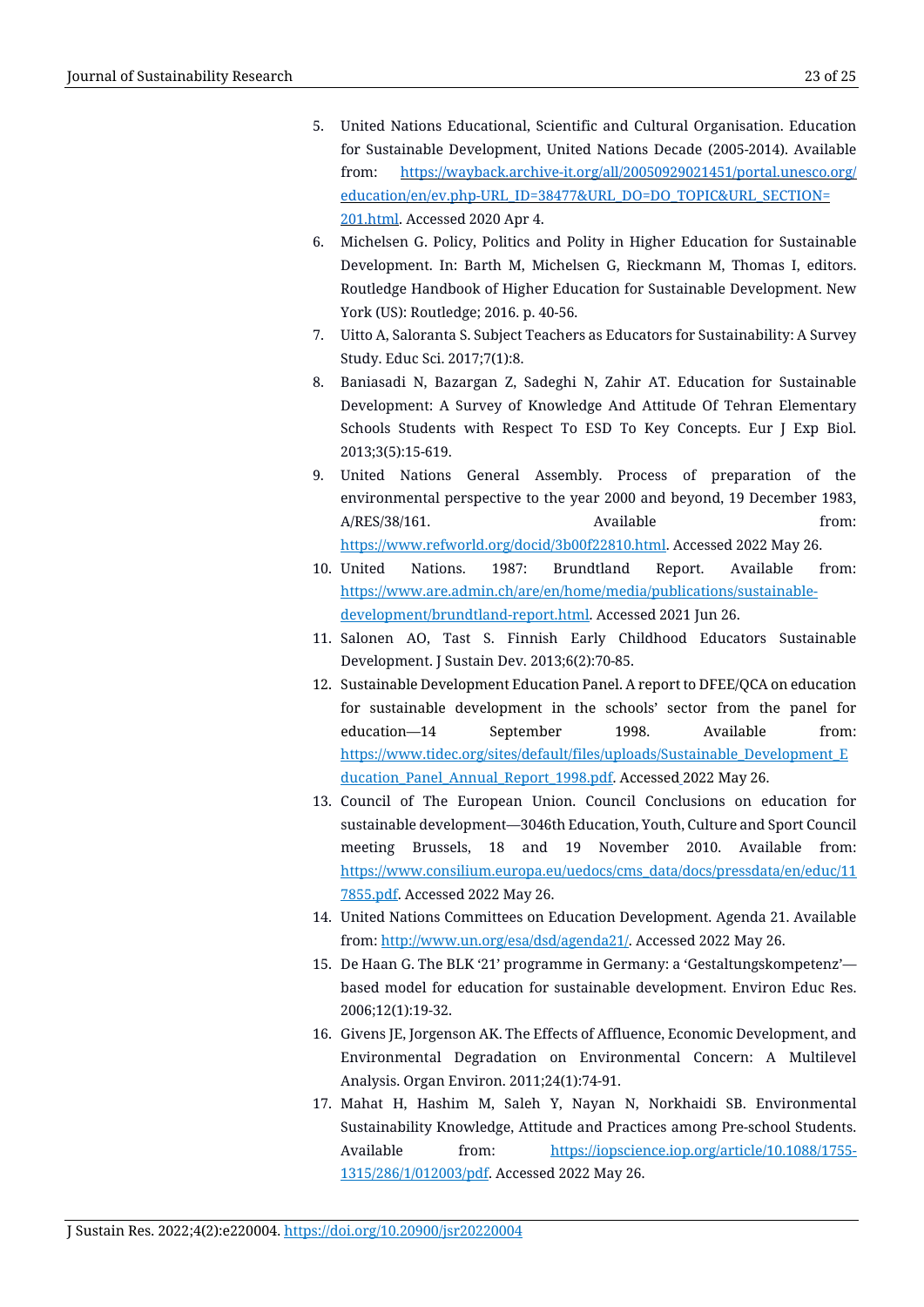- 18. Orme J, Doris M. Integrating health and sustainability: the higher education sector as a timely catalyst. Health Educ Res. 2010;25(3):425-37.
- 19. Rahman N, Chen J, Toh W. Environmental Sustainability: Perception of International Students in New Zealand. Available from: [https://uunz.ac.nz/wp](https://uunz.ac.nz/wp-content/uploads/2018/07/2012JanJune1.pdf)[content/uploads/2018/07/2012JanJune1.pdf.](https://uunz.ac.nz/wp-content/uploads/2018/07/2012JanJune1.pdf) Accessed 2022 May 26.
- 20. Kimanzi MK. Education for Sustainable Development—Economics Students' Perspectives at an Institution of Higher Learning in South Africa. Available from: [https://dergipark.org.tr/en/download/article-file/737387.](https://dergipark.org.tr/en/download/article-file/737387) Accessed 2022 May 26.
- 21. Burns H. Teaching for Transformation: (Re)Designing Sustainability Courses Based on Ecological Principles. Available from: [https://www.anthrocervone.org/ADDIE4PDC/wp-content/uploads/2016/02/](https://www.anthrocervone.org/ADDIE4PDC/wp-content/uploads/2016/02/Teaching-for-Transformation_-ReDesigning-Sustainability-Courses.pdf) [Teaching-for-Transformation\\_-ReDesigning-Sustainability-Courses.pdf.](https://www.anthrocervone.org/ADDIE4PDC/wp-content/uploads/2016/02/Teaching-for-Transformation_-ReDesigning-Sustainability-Courses.pdf) Accessed 2022 May 26.
- 22. Busjoo I. How Student Teachers Form Their Educational Practice In Relation To Sustainable Development. Available from: [https://journals.oru.se/uod/article/download/943/932.](https://journals.oru.se/uod/article/download/943/932) Accessed 2022 May 26.
- 23. Dannenberg S, Grapentin T. Education for Sustainable Development— Learning for Transformation. The Example of German. J Future Stud. 2016;20(3):7-20.
- 24. Azapagic A, Perdan S. Shallcross D. How much do engineering students know about sustainable development? The findings of an international survey and possible implications for the engineering curriculum. Eur J Eng Educ. 2005;30(1):1-19.
- 25. Apuke OD. Quantitative Research Methods: A Synopsis Approach. Arabian J Bus Manag Review (Kuwait Chapter). 2017;6(10):40-7.
- 26. Struwig FW, Stead GB. Planning, Designing and Reporting Research. Cape Town (South Africa): Hanli Venter; 2001.
- 27. Marczyk G, DeMatteo D, Festinger D. Essentials of Research Design and Methodology. Hoboken (US): John Wiley & Sons Inc.; 2005.
- 28. Shabbir SR. Research Designs. Available from: [https://www.slideshare.net/rizwanshabbir7399/research-designs-32258476.](https://www.slideshare.net/rizwanshabbir7399/research-designs-32258476)  Accessed 2022 May 26.
- 29. Lans W, van der Voordt DJM. Descriptive research. In: de Jong TM, van der Voordt DJM, editors. Ways to study and research urban, architectural and technical design. Delft (Netherlands): DUP [Science;](https://research.tudelft.nl/en/publications/descriptive-research-2) 2002. p. 53-60.
- 30. Zikmund WG. Business Research Methods. 7th ed. Mason (US): Thomson South-Western; 2003.
- 31. Banerjee A, Chaudhury S. Statistics without tears: Populations and samples. Ind Psychiatry J. 2010;19(1):60-5.
- 32. Saunders M, Lewis P, Thornhill A. Research Methods for Business Student. 6th ed. Halow (England): Pearson Education Limited; 2012.
- 33. Swanson RA, Chermack TJ. Theory building in applied disciplines. Oakland (US): Berrett-Koehler Publishers; 2013.